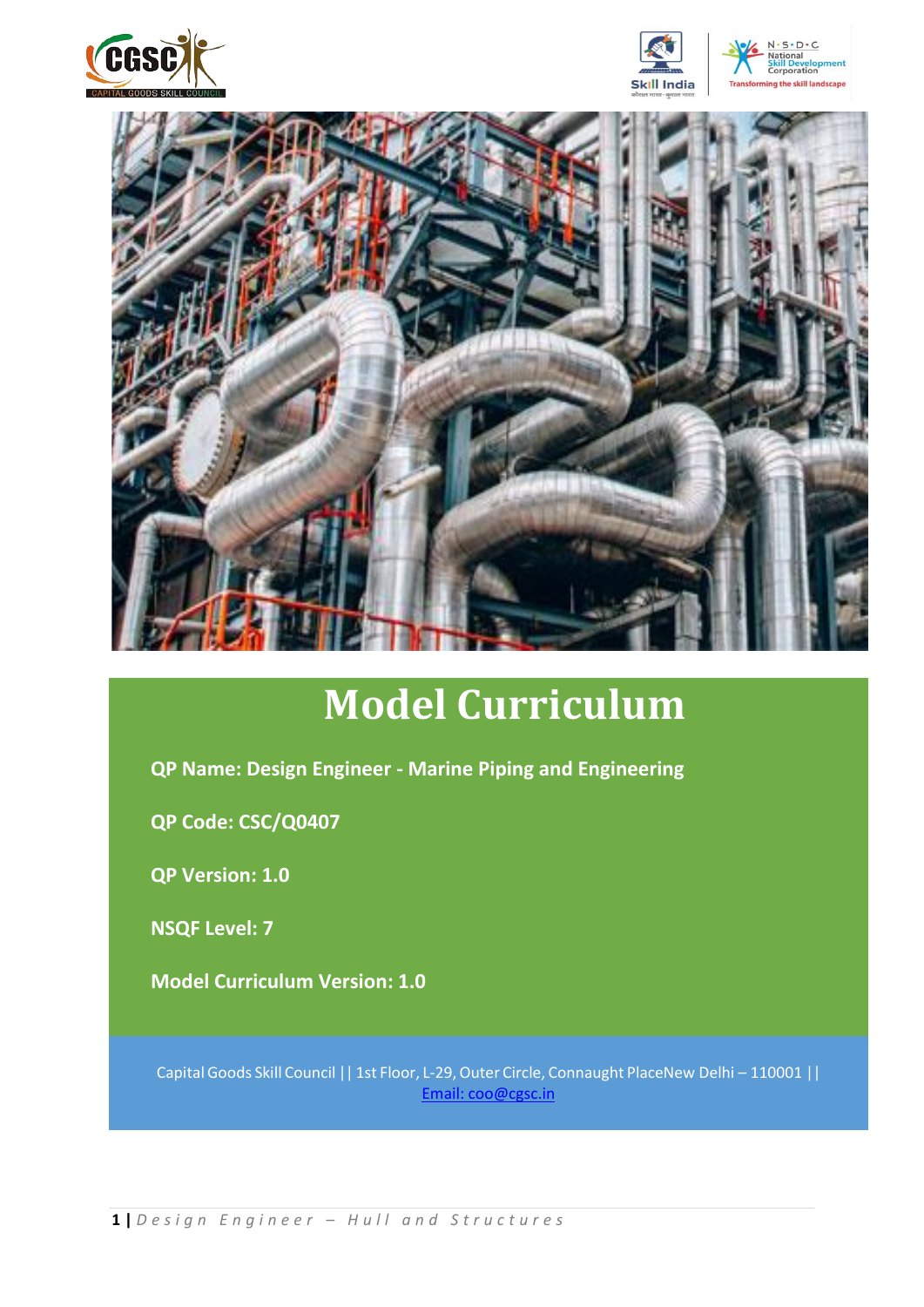





## **Table of Contents**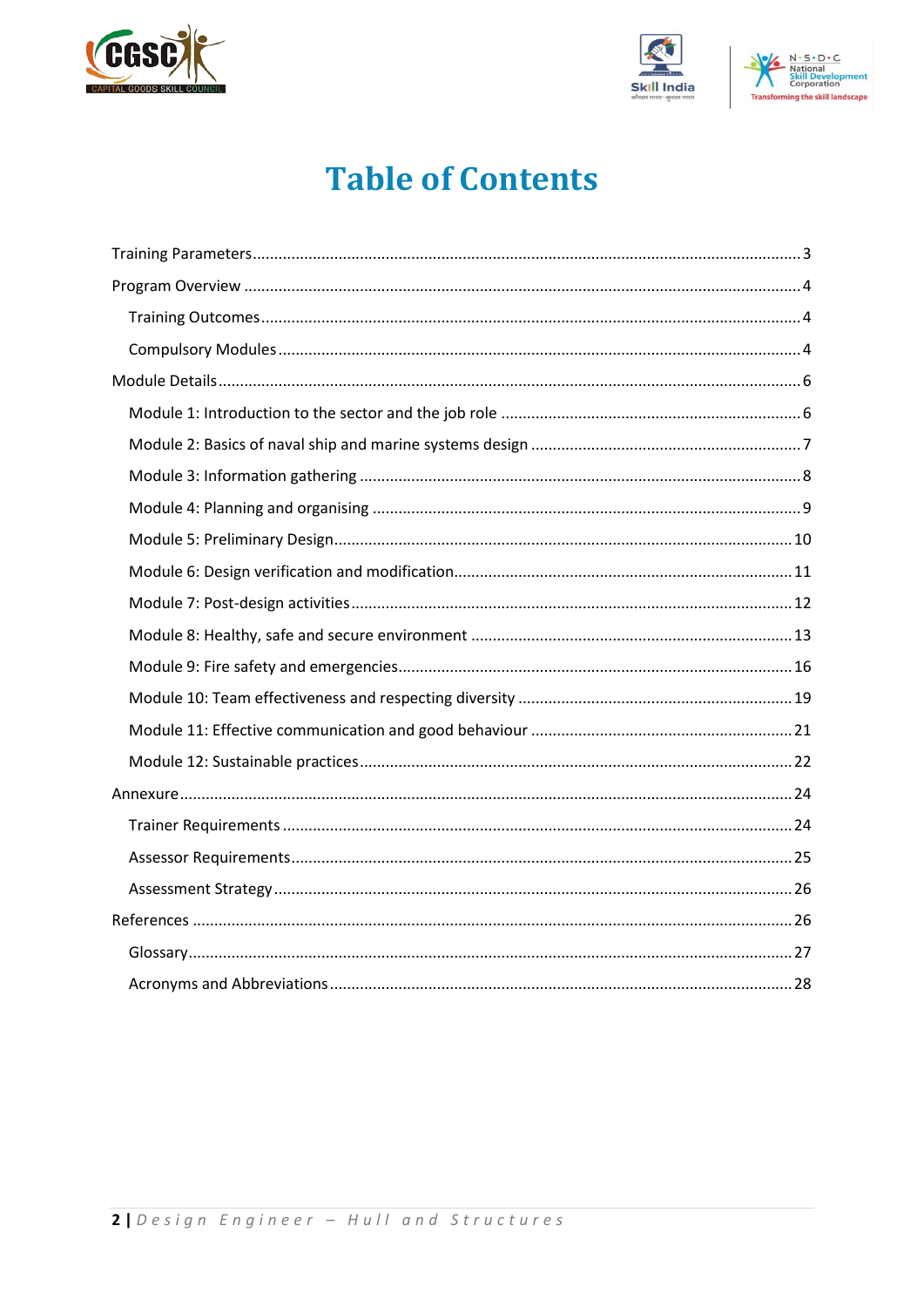





## **Training Parameters**

<span id="page-2-0"></span>

| <b>Sector</b>                                                     |                                                                                                                               |
|-------------------------------------------------------------------|-------------------------------------------------------------------------------------------------------------------------------|
|                                                                   | <b>Capital Goods</b>                                                                                                          |
| <b>Sub-Sector</b>                                                 | Strategic Manufacturing - Ship Building                                                                                       |
| <b>Occupation</b>                                                 | Design                                                                                                                        |
| Country                                                           | India                                                                                                                         |
| <b>NSQF Level</b>                                                 | $\overline{7}$                                                                                                                |
| Aligned to NCO/ISCO/ISIC Code                                     | NCO-2015/7123.9900                                                                                                            |
| <b>Minimum Educational Qualification and</b><br><b>Experience</b> | B.E./B.Tech (Degree in Marine Engineering / Mechanical<br>Engineering) with 5 years of experience in marine systems<br>design |
| <b>Pre-Requisite License or Training</b>                          | <b>NA</b>                                                                                                                     |
| <b>Minimum Job Entry Age</b>                                      | 23 years                                                                                                                      |
| <b>Last Reviewed On</b>                                           | 31/03/2022                                                                                                                    |
| <b>Next Review Date</b>                                           | 31/03/2025                                                                                                                    |
| <b>NSQC Approval Date</b>                                         | 31/03/2022                                                                                                                    |
| <b>QP Version</b>                                                 | 1.0                                                                                                                           |
| <b>Model Curriculum Creation Date</b>                             | 31/03/2022                                                                                                                    |
| Model Curriculum Valid Up to Date                                 | 31/03/2025                                                                                                                    |
| <b>Model Curriculum Version</b>                                   | 1.0                                                                                                                           |
| <b>Minimum Duration of the Course</b>                             | 720 Hours                                                                                                                     |
| <b>Maximum Duration of the Course</b>                             | 720 Hours                                                                                                                     |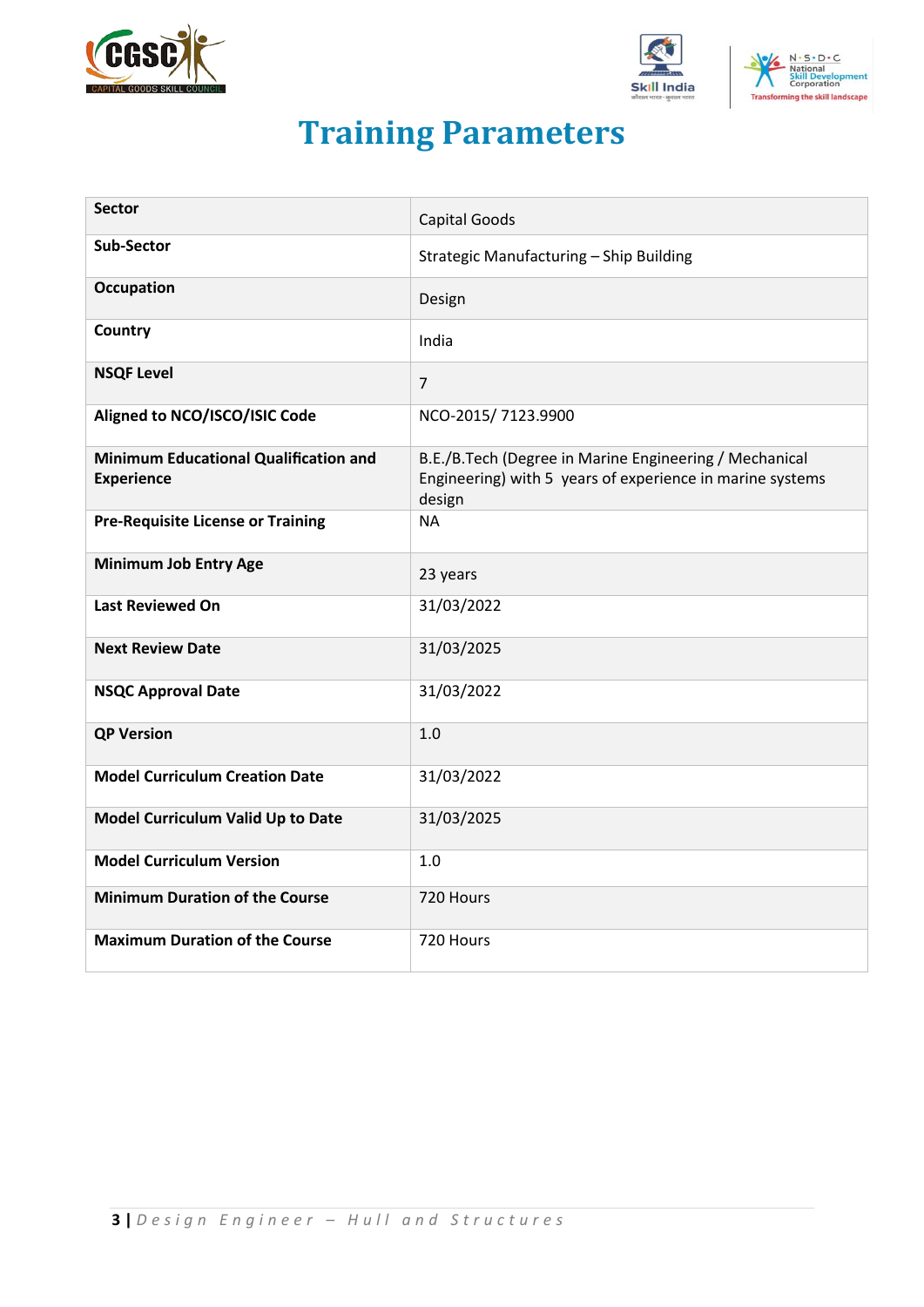





## **Program Overview**

<span id="page-3-0"></span>This section summarizes the end objectives of the program along with its duration.

#### <span id="page-3-1"></span>**Training Outcomes**

At the end of the program, the learner should have acquired the listed knowledge and skills.

- Demonstrate the steps involved in preparing for designing of marine piping and engineering naval ships.
- Demonstrate the designing procedures for marine piping and engineering of naval ships.
- Perform the various post-designing activities for ships and marine systems
- Apply appropriate health and safety practices at the workplace
- Discuss the importance of working effectively in a collaborative environment
- Demonstrate sustainable practices to be adopted at the workplace

#### <span id="page-3-2"></span>**Compulsory Modules**

The table lists the modules and their duration corresponding to the Compulsory NOS of the QP.

| <b>NOS and Module Details</b>                                                                                                       | <b>Theory</b><br><b>Duration</b> | <b>Practical</b><br><b>Duration</b> | On-the-Job<br><b>Training</b><br><b>Duration</b><br>(Mandatory | On-the-Job<br><b>Training</b><br><b>Duration</b><br>(Recommended | <b>Total</b><br><b>Duration</b> |
|-------------------------------------------------------------------------------------------------------------------------------------|----------------------------------|-------------------------------------|----------------------------------------------------------------|------------------------------------------------------------------|---------------------------------|
| <b>Bridge Module</b>                                                                                                                | 08:00<br><b>Hours</b>            | 00:00<br><b>Hours</b>               | <b>00:00 Hours</b>                                             | <b>00:00 Hours</b>                                               | <b>08:00 Hours</b>              |
| Module 1: Introduction to<br>the sector and the job role                                                                            | 08:00<br>Hours                   | 00:00<br>Hours                      | 00:00 Hours                                                    | 00:00 Hours                                                      | 08:00 Hours                     |
| <b>CSC/N0414: Prepare for</b><br>designing marine systems<br>for naval ships<br><b>NOS Version No.: 1.0</b><br><b>NSQF Level: 7</b> | 96:00<br><b>Hours</b>            | 134:00<br><b>Hours</b>              | <b>00:00 Hours</b>                                             | <b>00:00 Hours</b>                                               | 230:00<br><b>Hours</b>          |
| Module 2: Basics of naval<br>ship and marine systems<br>design                                                                      | 40:00<br><b>Hours</b>            | 00:00<br>Hours                      | 00:00 Hours                                                    | 00:00 Hours                                                      | 40:00 Hours                     |
| Module 3: Information<br>gathering                                                                                                  | 24:00<br>Hours                   | 70:00<br><b>Hours</b>               | 00:00 Hours                                                    | 00:00 Hours                                                      | 94:00 Hours                     |
| Module 4: Planning and<br>organising                                                                                                | 32:00<br>Hours                   | 64:00<br><b>Hours</b>               | 00:00 Hours                                                    | 00:00 Hours                                                      | 96:00 Hours                     |
| CSC/N0413: Design<br>marine systems<br><b>NOS Version No.: 1.0</b><br><b>NSQF Level: 7</b>                                          | 62:00<br><b>Hours</b>            | 270:00<br><b>Hours</b>              | <b>00:00 Hours</b>                                             | <b>00:00 Hours</b>                                               | 332:00<br><b>Hours</b>          |
| Module 5: Preliminary<br>Design                                                                                                     | 30:00<br><b>Hours</b>            | 140:00<br>Hours                     | 00:00 Hours                                                    | 00:00 Hours                                                      | 170:00<br>Hours                 |
| Module 6: Design<br>verification and<br>modification                                                                                | 32:00<br>Hours                   | 130:00<br>Hours                     | 00:00 Hours                                                    | 00:00 Hours                                                      | 162:00<br>Hours                 |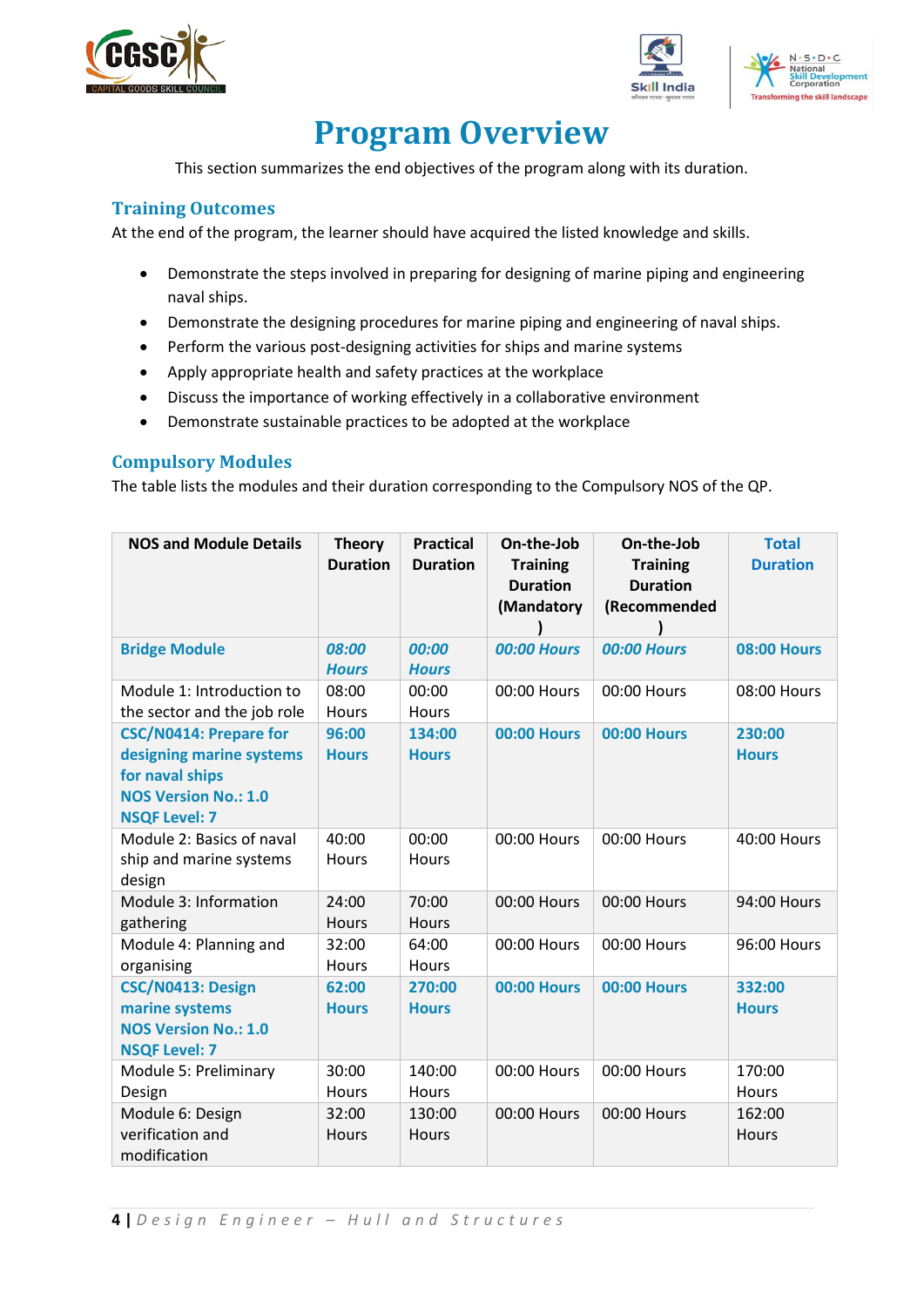





| <b>CGC/N0412: Perform</b><br>post-designing<br>activities for ships and<br>marine systems<br><b>NOS Version No.: 1.0</b><br><b>NSQF Level: 7</b> | 16:00<br><b>Hours</b>  | 44:00<br><b>Hours</b>  | <b>00:00 Hours</b> | <b>00:00 Hours</b> | <b>60:00 Hours</b>     |
|--------------------------------------------------------------------------------------------------------------------------------------------------|------------------------|------------------------|--------------------|--------------------|------------------------|
| Module 7: Post-design<br>activities                                                                                                              | 16:00<br>Hours         | 44:00<br>Hours         | 00:00 Hours        | 00:00 Hours        | 60:00 Hours            |
| CSC/N1337: Maintain a<br>healthy, safe and<br>secure working<br>environment<br><b>NOS Version No.: 2.0</b><br><b>NSQF Level: 4</b>               | 12:00<br><b>Hours</b>  | 22:00<br><b>Hours</b>  | <b>00:00 Hours</b> | <b>00:00 Hours</b> | <b>34:00 Hours</b>     |
| Module 8: Healthy, safe<br>and secure environment                                                                                                | 08:00<br>Hours         | 12:00<br>Hours         | 00:00 Hours        | 00:00 Hours        | 20:00 Hours            |
| Module 9: Fire safety and<br>emergencies                                                                                                         | 04:00<br><b>Hours</b>  | 10:00<br>Hours         | 00:00 Hours        | 00:00 Hours        | 14:00 Hours            |
| <b>CSC/N1338: Work</b><br>effectively in a<br>collaborative<br>environment<br><b>NOS Version No.: 2.0</b><br><b>NSQF Level: 4</b>                | 08:00<br><b>Hours</b>  | 24:00<br><b>Hours</b>  | <b>00:00 Hours</b> | <b>00:00 Hours</b> | <b>32:00 Hours</b>     |
| Module 10: Team<br>effectiveness and<br>respecting diversity                                                                                     | 04:00<br>Hours         | 12:00<br>Hours         | 00:00 Hours        | 00:00 Hours        | 16:00 Hours            |
| Module 11: Effective<br>communication and<br>good behaviour                                                                                      | 04:00<br>Hours         | 12:00<br>Hours         | 00:00 Hours        | 00:00 Hours        | 16:00 Hours            |
| SGJ/N1703: Adopt<br>sustainable practices at<br>workplace<br><b>NOS Version No.: 1.0</b><br><b>NSQF Level: 5</b>                                 | 08:00<br><b>Hours</b>  | 16:00<br><b>Hours</b>  | <b>00:00 Hours</b> | <b>00:00 Hours</b> | <b>24:00 Hours</b>     |
| Module 12: Sustainable<br>practices                                                                                                              | 08:00<br>Hours         | 16:00<br>Hours         | 00:00 Hours        | 00:00 Hours        | 24:00 Hours            |
| <b>Total Duration</b>                                                                                                                            | 210:00<br><b>Hours</b> | 510:00<br><b>Hours</b> | <b>00:00 Hours</b> | <b>00:00 Hours</b> | 720:00<br><b>Hours</b> |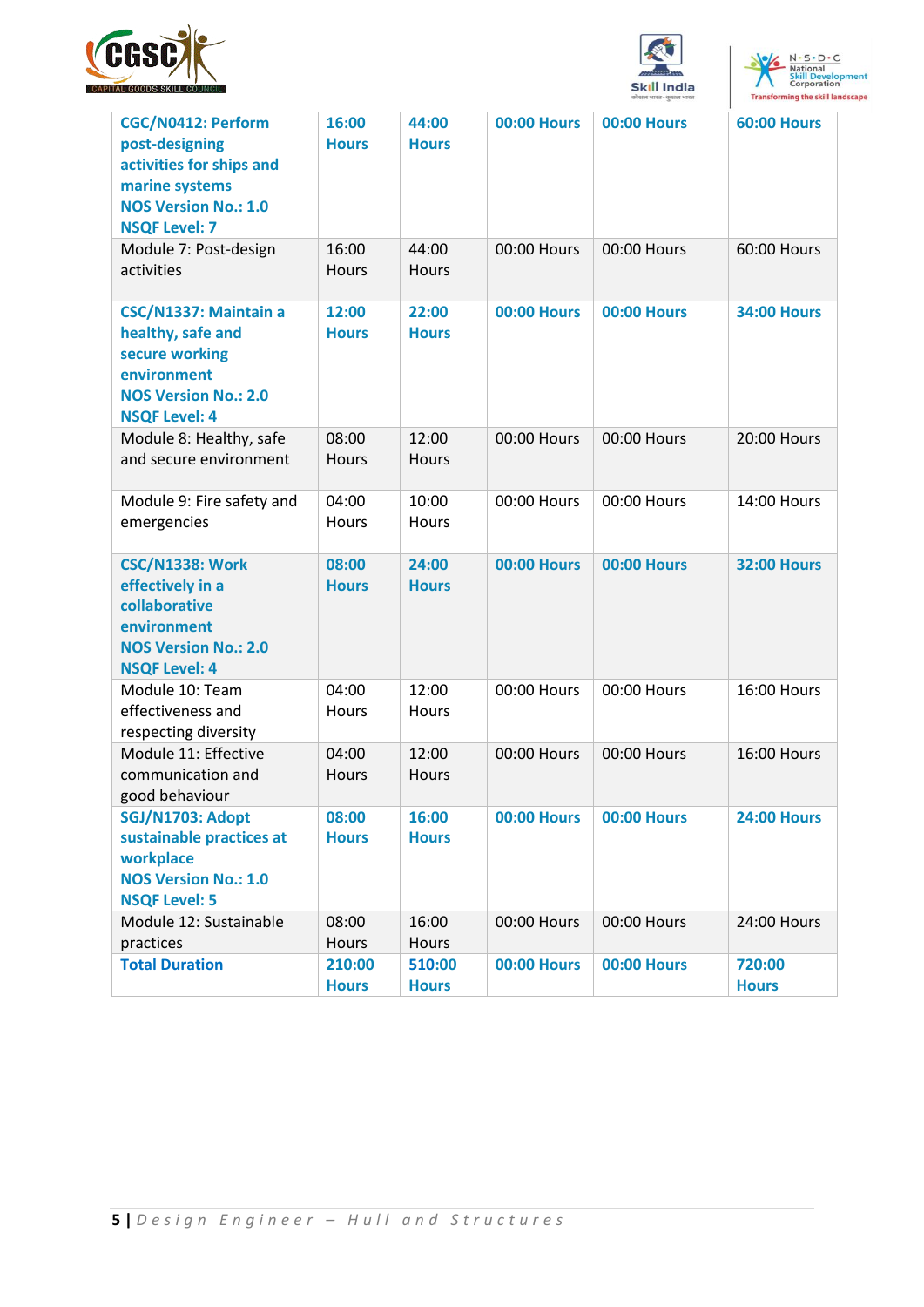





## **Module Details**

## <span id="page-5-1"></span><span id="page-5-0"></span>**Module 1: Introduction to the sector and the job role** *Bridge Module*

#### **Terminal Outcomes:**

- Provide and overview of the ship building segment of strategic manufacturing industry.
- List the key responsibilities of a design engineer marine piping and engineering.

|                        | Duration: 08:00                                                                            | Duration: 00:00 |                                          |  |
|------------------------|--------------------------------------------------------------------------------------------|-----------------|------------------------------------------|--|
|                        | Theory - Key Learning Outcomes                                                             |                 | <b>Practical - Key Learning Outcomes</b> |  |
|                        | Explain the importance of ship building                                                    |                 |                                          |  |
|                        | of<br>strategic<br>manufacturing<br>segment                                                |                 |                                          |  |
|                        | industry.                                                                                  |                 |                                          |  |
|                        | Discuss the scope of employment and                                                        |                 |                                          |  |
|                        | career progression in the ship building                                                    |                 |                                          |  |
|                        | segment of strategic manufacturing.                                                        |                 |                                          |  |
| ٠                      | List the key responsibilities of a design                                                  |                 |                                          |  |
|                        | engineer - marine piping and engineering.                                                  |                 |                                          |  |
|                        | Explain the importance of referring to                                                     |                 |                                          |  |
|                        | relevant sources for information pertaining                                                |                 |                                          |  |
|                        | to employment terms, entitlements, job                                                     |                 |                                          |  |
|                        | role and responsibilities in an organisation.                                              |                 |                                          |  |
|                        | Explain the importance of reading and                                                      |                 |                                          |  |
|                        | following legislation, standards, policies,                                                |                 |                                          |  |
|                        | and procedures followed in the company                                                     |                 |                                          |  |
|                        | relevant to own employment and                                                             |                 |                                          |  |
|                        | performance conditions.                                                                    |                 |                                          |  |
|                        | Outline the relevant people that work with                                                 |                 |                                          |  |
|                        | a design engineer - marine piping and                                                      |                 |                                          |  |
|                        | engineering along with their key<br>responsibilities.                                      |                 |                                          |  |
|                        | Explain the importance of identifying and                                                  |                 |                                          |  |
|                        | following reporting structure, inter-                                                      |                 |                                          |  |
|                        | dependent functions, lines and procedures                                                  |                 |                                          |  |
|                        | in the work area.                                                                          |                 |                                          |  |
|                        | <b>Classroom Aids:</b>                                                                     |                 |                                          |  |
|                        | Computer, Projection Equipment, PowerPoint Presentation and software, Facilitator's Guide, |                 |                                          |  |
| Participant's Handbook |                                                                                            |                 |                                          |  |
|                        | <b>Tools, Equipment and Other Requirements</b>                                             |                 |                                          |  |
| Nil                    |                                                                                            |                 |                                          |  |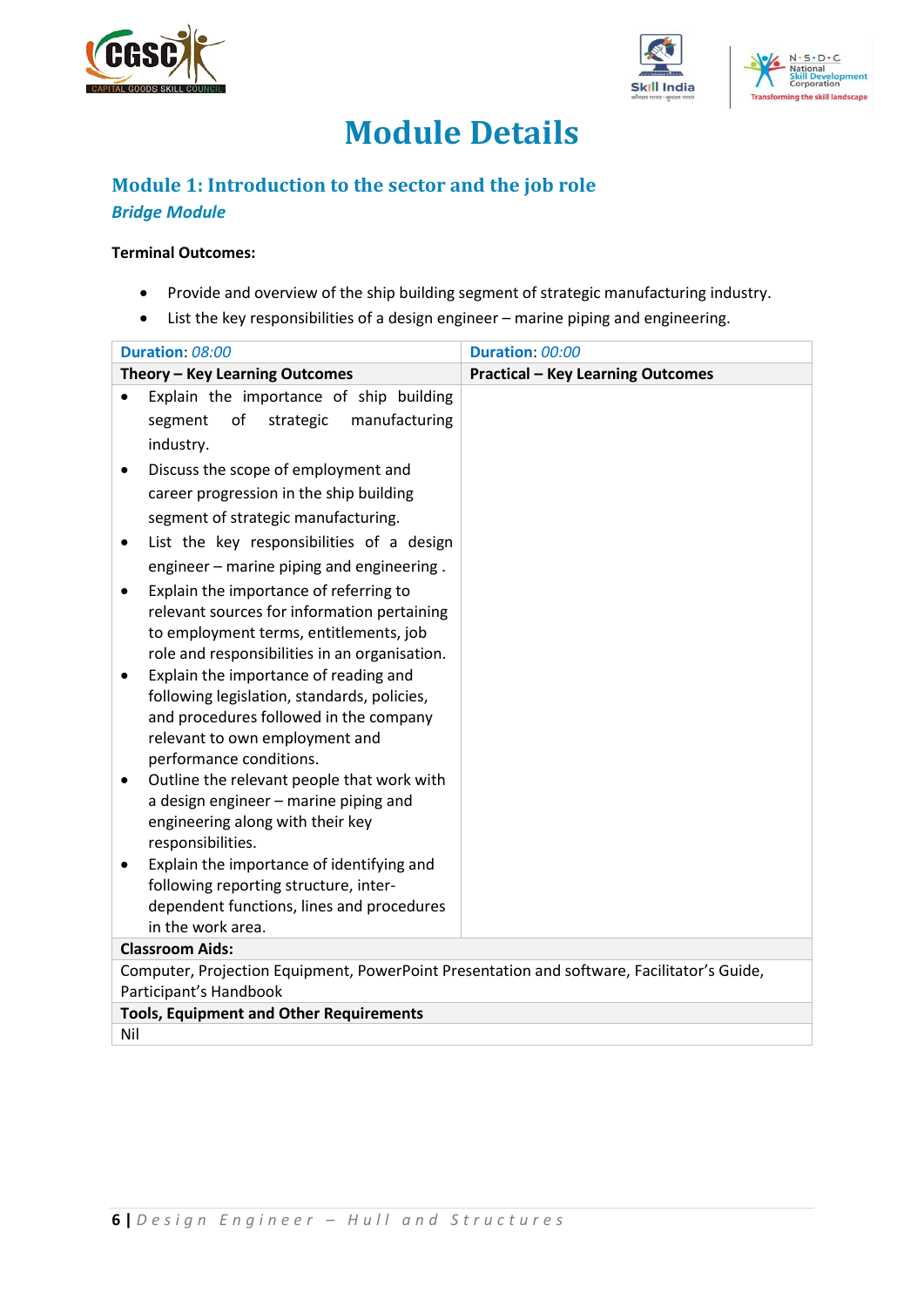





## <span id="page-6-0"></span>**Module 2: Basics of naval ship and marine systems design** *Mapped to PSC/N0414, v 1.0*

#### **Terminal Outcomes:**

• Explain basic concepts of naval ship and marine systems design.

| Duration 40:00                                                                             | Duration: 00:00                          |  |  |  |
|--------------------------------------------------------------------------------------------|------------------------------------------|--|--|--|
| Theory - Key Learning Outcomes                                                             | <b>Practical - Key Learning Outcomes</b> |  |  |  |
| Describe various types of naval ships and                                                  |                                          |  |  |  |
| their layout.                                                                              |                                          |  |  |  |
| Describe various types of marine systems<br>$\bullet$                                      |                                          |  |  |  |
| used in Naval ships and their purposes and                                                 |                                          |  |  |  |
| common performance requirements such                                                       |                                          |  |  |  |
| as propulsion systems, pneumatic and                                                       |                                          |  |  |  |
| hydraulic systems, habitability and life                                                   |                                          |  |  |  |
| support systems, rescue and safety                                                         |                                          |  |  |  |
| systems, ship's gears and devices, weapon                                                  |                                          |  |  |  |
| engineering systems, etc.                                                                  |                                          |  |  |  |
| Explain the key steps involved in the ship                                                 |                                          |  |  |  |
| designing process.                                                                         |                                          |  |  |  |
| Explain the broad steps involved in the<br>٠                                               |                                          |  |  |  |
| marine system designing process.                                                           |                                          |  |  |  |
| Explain key naval architecture concepts.<br>٠                                              |                                          |  |  |  |
| State the international system (SI) of                                                     |                                          |  |  |  |
| measurement relevant to naval ship design.                                                 |                                          |  |  |  |
| Discuss the rules and guidelines specified in                                              |                                          |  |  |  |
| standards applicable to naval marine                                                       |                                          |  |  |  |
| systems.                                                                                   |                                          |  |  |  |
| <b>Classroom Aids:</b>                                                                     |                                          |  |  |  |
| Computer, Projection Equipment, PowerPoint Presentation and software, Facilitator's Guide, |                                          |  |  |  |
| Participant's Handbook                                                                     |                                          |  |  |  |
| <b>Tools, Equipment and Other Requirements</b>                                             |                                          |  |  |  |
| Naval ships for a field visit                                                              |                                          |  |  |  |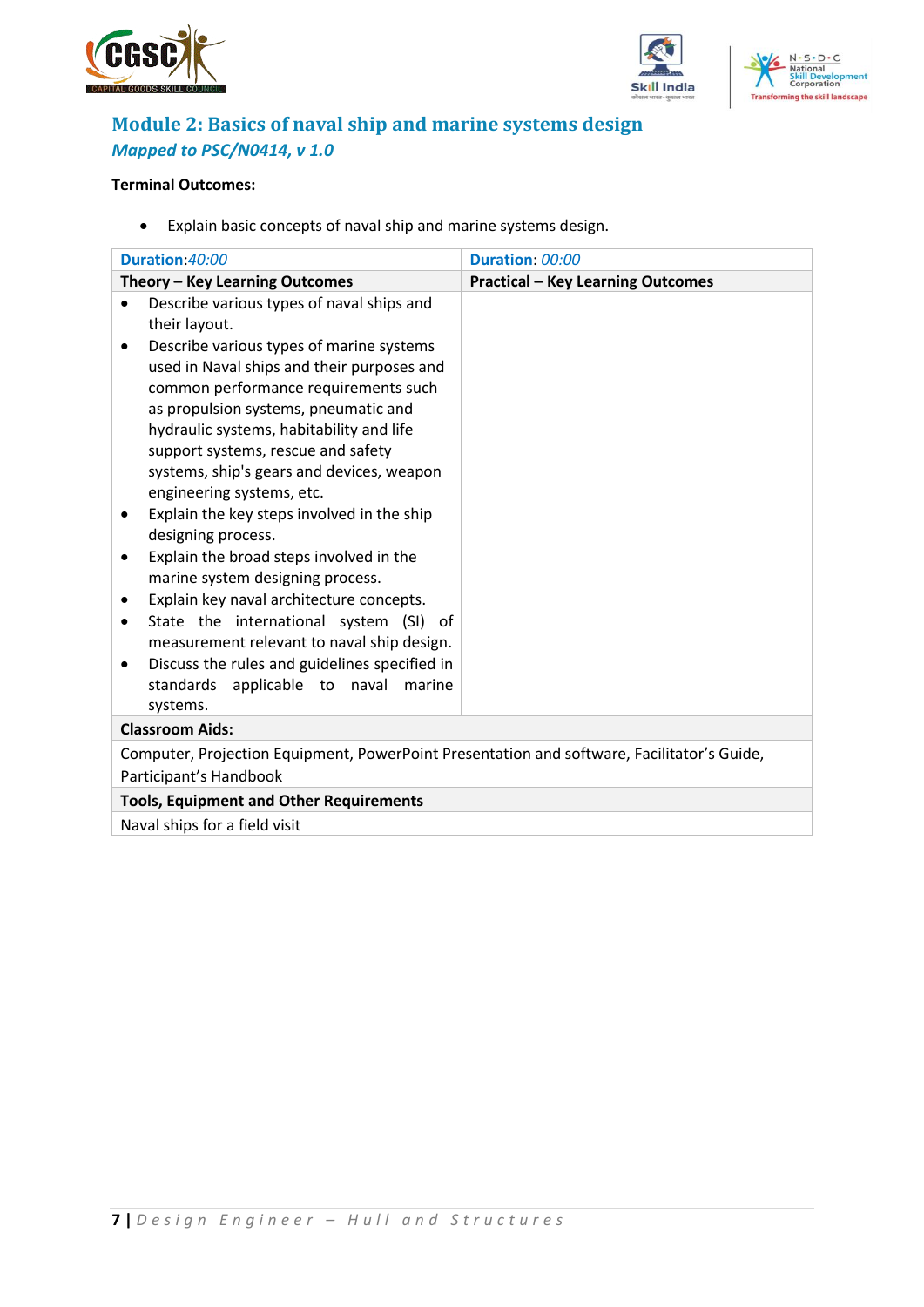





## <span id="page-7-0"></span>**Module 3: Information gathering**  *Mapped to PSC/N0414, v 1.0*

#### **Terminal Outcomes:**

• Demonstrate the steps involved in gathering of information required to initiate marine systems design for naval ships.

| Duration: 24:00                                                                                                                                                                                                                                                                                                                                                                                                                                                                                                                                                                                                                                                                                                                                                                                                                                                                                                                                                                | Duration: 70:00                                                                                                                                                                                                                                                                                                                                                                                                                                                                                                                                                                                                                                                                                    |  |  |
|--------------------------------------------------------------------------------------------------------------------------------------------------------------------------------------------------------------------------------------------------------------------------------------------------------------------------------------------------------------------------------------------------------------------------------------------------------------------------------------------------------------------------------------------------------------------------------------------------------------------------------------------------------------------------------------------------------------------------------------------------------------------------------------------------------------------------------------------------------------------------------------------------------------------------------------------------------------------------------|----------------------------------------------------------------------------------------------------------------------------------------------------------------------------------------------------------------------------------------------------------------------------------------------------------------------------------------------------------------------------------------------------------------------------------------------------------------------------------------------------------------------------------------------------------------------------------------------------------------------------------------------------------------------------------------------------|--|--|
| Theory - Key Learning Outcomes                                                                                                                                                                                                                                                                                                                                                                                                                                                                                                                                                                                                                                                                                                                                                                                                                                                                                                                                                 | <b>Practical - Key Learning Outcomes</b>                                                                                                                                                                                                                                                                                                                                                                                                                                                                                                                                                                                                                                                           |  |  |
| List the information and level of detail to be<br>included in a design brief of marine systems<br>and their sources.<br>Describe the relevant information available<br>$\bullet$<br>in the statement of qualitative<br>requirements laid by the customer and ship<br>hull and structure design.<br>Explain how to extract and use information<br>from engineering drawings and related<br>specifications<br>relation<br>in<br>to<br>work<br>undertaken.<br>Interpret isometric drawings, imperial and<br>metric systems of measurement, work-<br>piece reference points and system of<br>tolerance.<br>Describe the process of measuring internal<br>external<br>dimensions,<br>and<br>measuring<br>geometric features.<br>Explain the importance of identifying<br>design constraints.<br>List the authorised sources of information<br>$\bullet$<br>on latest technologies, standards and<br>guidance for compliances and<br>improvements in naval marine systems<br>design. | Demonstrate<br>involved<br>$\bullet$<br>the<br>steps<br>in.<br>identifying the marine systems to<br>be<br>designed, their purpose and performance<br>requirements from specified statement of<br>qualitative requirements, which is laid by<br>the customer and the ship hull and structure<br>design.<br>Demonstrate the<br>identification<br>design<br>$\bullet$<br>constraints for specified marine systems<br>design requirements.<br>Extract relevant information on the latest<br>$\bullet$<br>technologies, standards and guidance for<br>compliances and improvements in design<br>from authorised sources.<br>Identify resources required at various stages<br>$\bullet$<br>of designing. |  |  |
| <b>Classroom Aids:</b>                                                                                                                                                                                                                                                                                                                                                                                                                                                                                                                                                                                                                                                                                                                                                                                                                                                                                                                                                         |                                                                                                                                                                                                                                                                                                                                                                                                                                                                                                                                                                                                                                                                                                    |  |  |
| Computer, Projection Equipment, PowerPoint Presentation and software, Facilitator's Guide,<br>Participant's Handbook                                                                                                                                                                                                                                                                                                                                                                                                                                                                                                                                                                                                                                                                                                                                                                                                                                                           |                                                                                                                                                                                                                                                                                                                                                                                                                                                                                                                                                                                                                                                                                                    |  |  |
| <b>Tools, Equipment and Other Requirements</b>                                                                                                                                                                                                                                                                                                                                                                                                                                                                                                                                                                                                                                                                                                                                                                                                                                                                                                                                 |                                                                                                                                                                                                                                                                                                                                                                                                                                                                                                                                                                                                                                                                                                    |  |  |

Computers, printers, access to internet, ERP system, stationary, reference designs for various types of Naval ships, Project requirements, Rules and guidelines specified in Standards, Books, Journals, NPTEL Lectures, Published Papers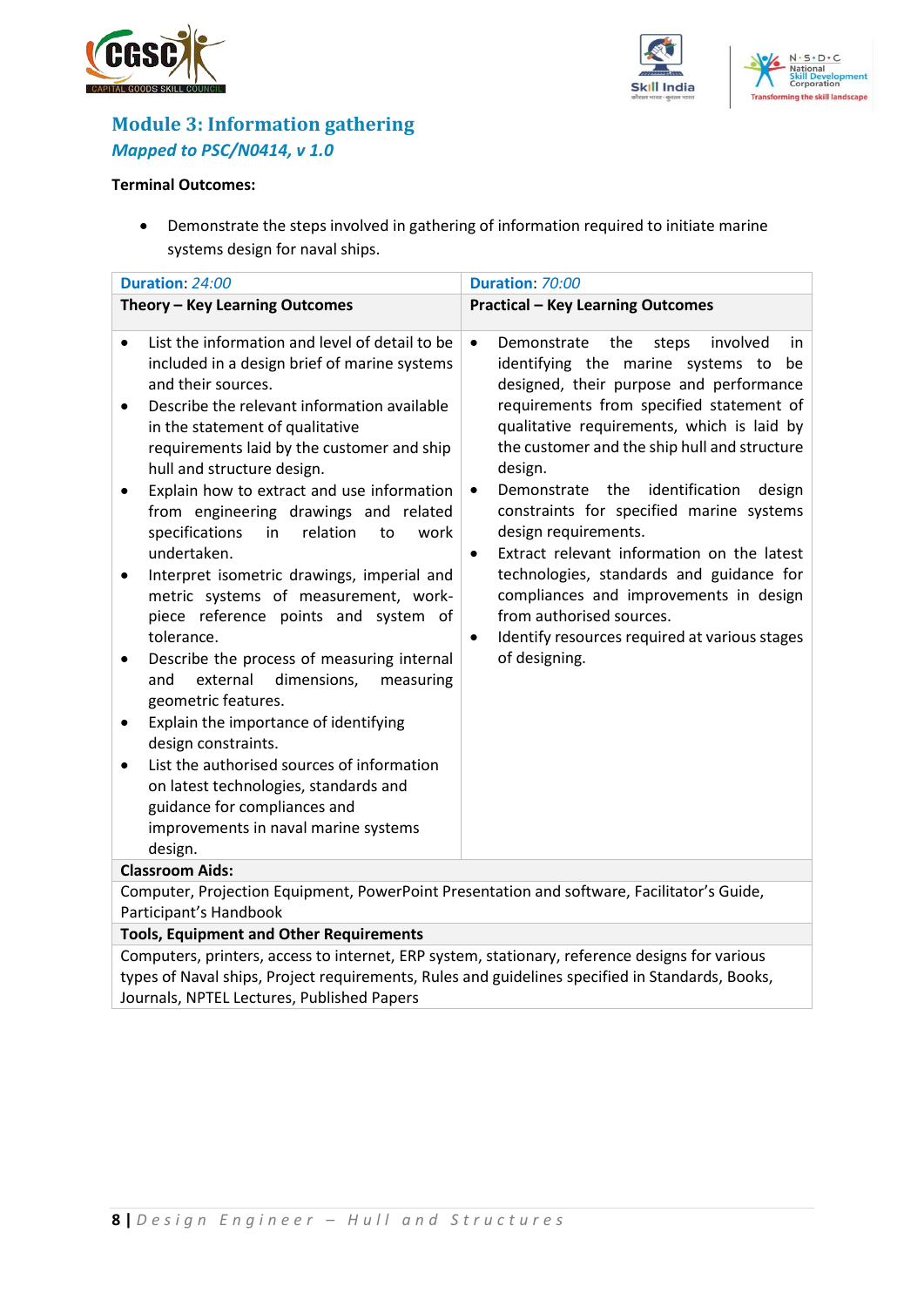





### <span id="page-8-0"></span>**Module 4: Planning and organising** *Mapped to PSC/N0414, v 1.0*

#### **Terminal Outcomes:**

• Demonstrate the steps involved in planning and organising for naval ship design for marine systems.

| Duration: 32:00                                                                                                                                                                                                                                                                                                                                                                                                                                                                                                               | Duration: 64:00                                                                                                                                                                                                                                                                                                                                                                                                                                                                                                                  |  |  |
|-------------------------------------------------------------------------------------------------------------------------------------------------------------------------------------------------------------------------------------------------------------------------------------------------------------------------------------------------------------------------------------------------------------------------------------------------------------------------------------------------------------------------------|----------------------------------------------------------------------------------------------------------------------------------------------------------------------------------------------------------------------------------------------------------------------------------------------------------------------------------------------------------------------------------------------------------------------------------------------------------------------------------------------------------------------------------|--|--|
| Theory - Key Learning Outcomes                                                                                                                                                                                                                                                                                                                                                                                                                                                                                                | <b>Practical - Key Learning Outcomes</b>                                                                                                                                                                                                                                                                                                                                                                                                                                                                                         |  |  |
| List the information and level of detail to be<br>included in a design brief.<br>Describe key project management tools and<br>٠<br>concepts used in planning and organising for<br>a naval marine systems designing project.<br>List the 2D/3D software and drafting<br>workstations applicable to naval marine<br>systems design activities.<br>Describe the steps involved in organising for<br>$\bullet$<br>the availability of equipment, materials and<br>human resources at various stages of the<br>designing process. | Prepare a design brief based on marine<br>$\bullet$<br>systems design specifications.<br>Prepare a list of specific tasks required for<br>$\bullet$<br>designing requirements across various<br>marine systems design phases.<br>Produce work measurement records,<br>$\bullet$<br>progress reports and output PERT charts<br>templates based on design brief.<br>Prepare the software and<br>drafting<br>$\bullet$<br>workstations for various design activities<br>such as 2D/3D drafting, flow analysis, FE<br>analysis, etc. |  |  |
| <b>Classroom Aids:</b>                                                                                                                                                                                                                                                                                                                                                                                                                                                                                                        |                                                                                                                                                                                                                                                                                                                                                                                                                                                                                                                                  |  |  |
| Computer, Projection Equipment, PowerPoint Presentation and software, Facilitator's Guide,                                                                                                                                                                                                                                                                                                                                                                                                                                    |                                                                                                                                                                                                                                                                                                                                                                                                                                                                                                                                  |  |  |
| Participant's Handbook                                                                                                                                                                                                                                                                                                                                                                                                                                                                                                        |                                                                                                                                                                                                                                                                                                                                                                                                                                                                                                                                  |  |  |
| <b>Tools, Equipment and Other Requirements</b>                                                                                                                                                                                                                                                                                                                                                                                                                                                                                |                                                                                                                                                                                                                                                                                                                                                                                                                                                                                                                                  |  |  |
| Computers, printers, access to internet, ERP system, stationary, Reference designs for various                                                                                                                                                                                                                                                                                                                                                                                                                                |                                                                                                                                                                                                                                                                                                                                                                                                                                                                                                                                  |  |  |

types of Naval ships, Project requirements, Rules and guidelines specified in Standards, Books, Journals, NPTEL Lectures, Published Papers, Software used for naval ship design activities such as 2D Drafting- AutoCAD; 3D Drafting-UGNx, CATIA (for all except hull), Solidworks, Rhino (for only hull modelling); Stability-MAXSURF, NAPA, Aveva Marine; Structural Design-NAPA, Aveva Marine, SM 3D; FE Analysis-ANSYS, Hypermesh, Femap; CFD (Computation Fluid Dynamic / Manouvering) Analysis - Star CCM+, Fluent)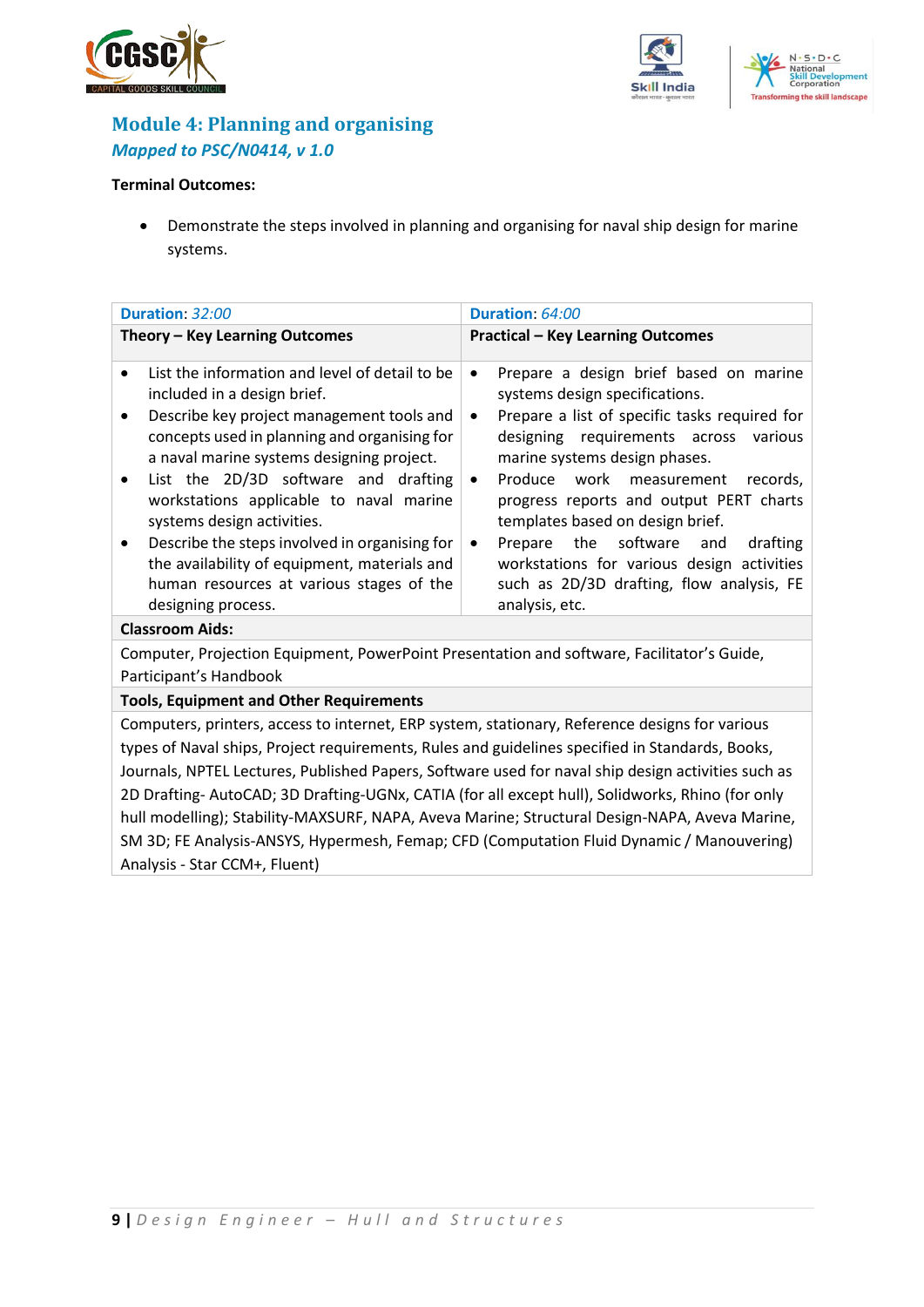





## <span id="page-9-0"></span>**Module 5: Preliminary Design** *Mapped to CSC/N0413, v 1.0*

#### **Terminal Outcomes:**

• Design marine systems for naval ships based on design brief and plan.

| Duration: 30:00<br><b>Duration: 140:00</b>                                                                                                                                                                                                                                                                                                                                                                                                                                                                                                                                                                                                                                                                                                                                                                                                                                                                                                                                                                                                           |                                                                                                                                                                                                                                                                                                                                                                                                                                                                                                                                                                                                                                                                                                                                                                                                                              |  |  |
|------------------------------------------------------------------------------------------------------------------------------------------------------------------------------------------------------------------------------------------------------------------------------------------------------------------------------------------------------------------------------------------------------------------------------------------------------------------------------------------------------------------------------------------------------------------------------------------------------------------------------------------------------------------------------------------------------------------------------------------------------------------------------------------------------------------------------------------------------------------------------------------------------------------------------------------------------------------------------------------------------------------------------------------------------|------------------------------------------------------------------------------------------------------------------------------------------------------------------------------------------------------------------------------------------------------------------------------------------------------------------------------------------------------------------------------------------------------------------------------------------------------------------------------------------------------------------------------------------------------------------------------------------------------------------------------------------------------------------------------------------------------------------------------------------------------------------------------------------------------------------------------|--|--|
| Theory - Key Learning Outcomes                                                                                                                                                                                                                                                                                                                                                                                                                                                                                                                                                                                                                                                                                                                                                                                                                                                                                                                                                                                                                       | <b>Practical - Key Learning Outcomes</b>                                                                                                                                                                                                                                                                                                                                                                                                                                                                                                                                                                                                                                                                                                                                                                                     |  |  |
| Describe the marine systems preliminary<br>$\bullet$<br>designing process.<br>Explain the fundamentals of fluid<br>$\bullet$<br>mechanics and structural dynamics in<br>relation to marine systems design.<br>Explain marine mechanics of materials and<br>٠<br>theory of vibration.<br>State the design principles for marine<br>propulsion systems, pneumatic and<br>hydraulic systems, habitability and life<br>support systems, rescue and safety<br>systems, ship's gears and devices, weapon<br>engineering systems, etc.<br>List the machinery and equipment used in<br>٠<br>marine propulsion systems, pneumatic and<br>hydraulic systems, habitability and life<br>support systems, rescue and safety<br>systems, ship's gears and devices, weapon<br>engineering systems, etc.<br>Explain the key elements and be able to<br>٠<br>understand the integration of the<br>numerous systems of a naval ship during<br>the design process.<br>State the importance of learning the<br>٠<br>company systems for recording design<br>information. | Prepare a concept design based on design<br>$\bullet$<br>brief.<br>Identify the major equipment required for<br>$\bullet$<br>system operation.<br>Demonstrate the steps involved in reviewing<br>$\bullet$<br>the layout or general arrangement of the<br>platform/vessel for system design.<br>Prepare a preliminary schematic diagram of<br>$\bullet$<br>the system, keeping in mind the layout.<br>Identify secondary equipment required for<br>$\bullet$<br>the system, its proper functioning and<br>integration.<br>Perform<br>calculations<br>to<br>finalise<br>the<br>$\bullet$<br>specifications like<br>capacity,<br>size<br>and<br>materials of the primary and secondary<br>equipment.<br>Finalise the<br>piping design;<br>diameter,<br>$\bullet$<br>thickness and materials of the pipes and<br>pipe fittings. |  |  |
| Classroom Aids:<br>$\bullet$                                                                                                                                                                                                                                                                                                                                                                                                                                                                                                                                                                                                                                                                                                                                                                                                                                                                                                                                                                                                                         |                                                                                                                                                                                                                                                                                                                                                                                                                                                                                                                                                                                                                                                                                                                                                                                                                              |  |  |
| Computer, Projection Equipment, PowerPoint Presentation and software, Facilitator's Guide,                                                                                                                                                                                                                                                                                                                                                                                                                                                                                                                                                                                                                                                                                                                                                                                                                                                                                                                                                           |                                                                                                                                                                                                                                                                                                                                                                                                                                                                                                                                                                                                                                                                                                                                                                                                                              |  |  |
| Participant's Handbook                                                                                                                                                                                                                                                                                                                                                                                                                                                                                                                                                                                                                                                                                                                                                                                                                                                                                                                                                                                                                               |                                                                                                                                                                                                                                                                                                                                                                                                                                                                                                                                                                                                                                                                                                                                                                                                                              |  |  |
| <b>Tools, Equipment and Other Requirements</b>                                                                                                                                                                                                                                                                                                                                                                                                                                                                                                                                                                                                                                                                                                                                                                                                                                                                                                                                                                                                       |                                                                                                                                                                                                                                                                                                                                                                                                                                                                                                                                                                                                                                                                                                                                                                                                                              |  |  |

Computers, printers, access to internet, ERP system, stationary, Software used for naval ship design activities such as 2D Drafting- AutoCAD; Stability-MAXSURF, NAPA, Aveva Marine; Structural Design-NAPA, Aveva Marine, SM 3D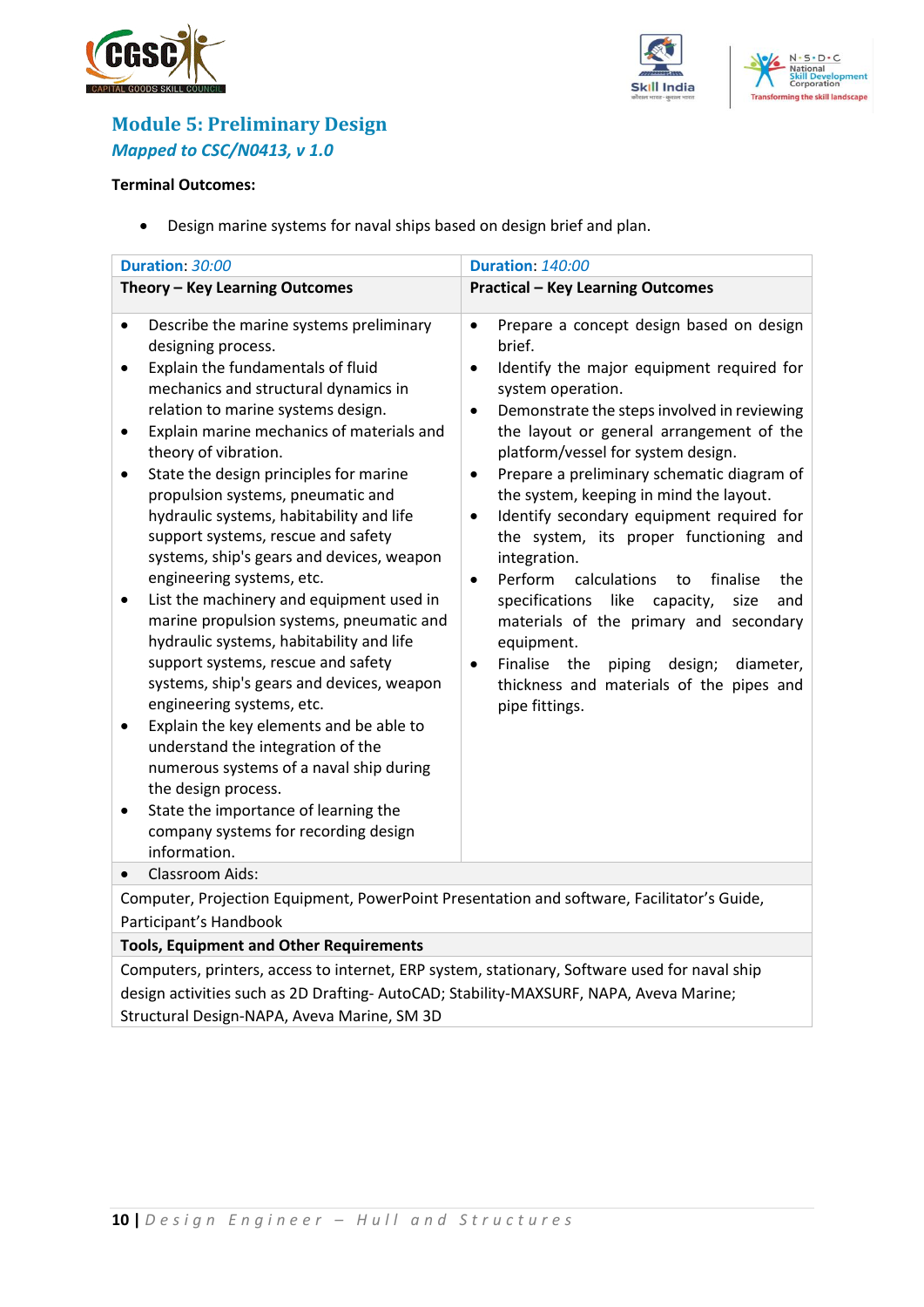





## <span id="page-10-0"></span>**Module 6: Design verification and modification** *Mapped to CSC/N0413, v 1.0*

#### **Terminal Outcomes:**

• Perform design verification and modifications based on analysis.

| Duration: 32:00                                                                                                                                                                                                                                                                                                                                                                                                                                                                                                                                                                                                                                                                                                                                                                                                                                                                                          | <b>Duration: 130:00</b>                                                                                                                                                                                                                                                                                                                                                                                                                                                                                                                                                                                                                                                                                                                                                                                              |  |  |
|----------------------------------------------------------------------------------------------------------------------------------------------------------------------------------------------------------------------------------------------------------------------------------------------------------------------------------------------------------------------------------------------------------------------------------------------------------------------------------------------------------------------------------------------------------------------------------------------------------------------------------------------------------------------------------------------------------------------------------------------------------------------------------------------------------------------------------------------------------------------------------------------------------|----------------------------------------------------------------------------------------------------------------------------------------------------------------------------------------------------------------------------------------------------------------------------------------------------------------------------------------------------------------------------------------------------------------------------------------------------------------------------------------------------------------------------------------------------------------------------------------------------------------------------------------------------------------------------------------------------------------------------------------------------------------------------------------------------------------------|--|--|
| Theory - Key Learning Outcomes                                                                                                                                                                                                                                                                                                                                                                                                                                                                                                                                                                                                                                                                                                                                                                                                                                                                           | <b>Practical - Key Learning Outcomes</b>                                                                                                                                                                                                                                                                                                                                                                                                                                                                                                                                                                                                                                                                                                                                                                             |  |  |
| Describe the<br>design verification<br>and<br>$\bullet$<br>modification process.<br>List the computer-aided design (CAD)<br>$\bullet$<br>software to make 2D schematics for marine<br>systems<br>Describe the features and operation of CAD<br>$\bullet$<br>software used to make 2D schematics for<br>marine systems.<br>Explain the purpose, input and output of 3D<br>٠<br>Modelling.<br>Describe the various activities involved in<br>$\bullet$<br>reviewing of 3D Model of marine systems.<br>List the simulation software used for the<br>$\bullet$<br>analysis of marine systems design and it's<br>relevant features.<br>Explain the applications of FE<br>and<br>٠<br>flow/kinematic analysis for marine systems.<br>Explain the applications of CFD flow analysis<br>$\bullet$<br>for marine systems.<br>Describe the process of conducting CFD, FE<br>٠<br>and flow analysis using software. | Prepare an updated schematic that will form<br>$\bullet$<br>the input for the 3D Modelling team.<br>Review 3D model and identify changes to be<br>$\bullet$<br>made in the design and equipment<br>specifications based on the 3D modelling<br>output.<br>Run simulations on the 3D model to check<br>$\bullet$<br>whether<br>results<br>match<br>the<br>with<br>requirement.<br>Perform finite element analysis<br>using<br>$\bullet$<br>appropriate software.<br>Perform computational fluids dynamics<br>$\bullet$<br>(CFD) analysis for the systems<br>using<br>appropriate software.<br>Perform flow/kinematic analysis for the<br>$\bullet$<br>systems using appropriate software.<br>Demonstrate the modification of design and<br>$\bullet$<br>equipment specifications based on the<br>results of analysis. |  |  |
| <b>Classroom Aids:</b>                                                                                                                                                                                                                                                                                                                                                                                                                                                                                                                                                                                                                                                                                                                                                                                                                                                                                   |                                                                                                                                                                                                                                                                                                                                                                                                                                                                                                                                                                                                                                                                                                                                                                                                                      |  |  |
| Computer, Projection Equipment, PowerPoint Presentation and software, Facilitator's Guide,                                                                                                                                                                                                                                                                                                                                                                                                                                                                                                                                                                                                                                                                                                                                                                                                               |                                                                                                                                                                                                                                                                                                                                                                                                                                                                                                                                                                                                                                                                                                                                                                                                                      |  |  |
| Participant's Handbook                                                                                                                                                                                                                                                                                                                                                                                                                                                                                                                                                                                                                                                                                                                                                                                                                                                                                   |                                                                                                                                                                                                                                                                                                                                                                                                                                                                                                                                                                                                                                                                                                                                                                                                                      |  |  |

#### **Tools, Equipment and Other Requirements**

Computers, printers, access to internet, ERP system, stationary, Software used for naval ship design activities such as 2D Drafting- AutoCAD; Stability-MAXSURF, NAPA, Aveva Marine; CFD (Computation Fluid Dynamic / Manouvering) Analysis - Star CCM+, Fluent)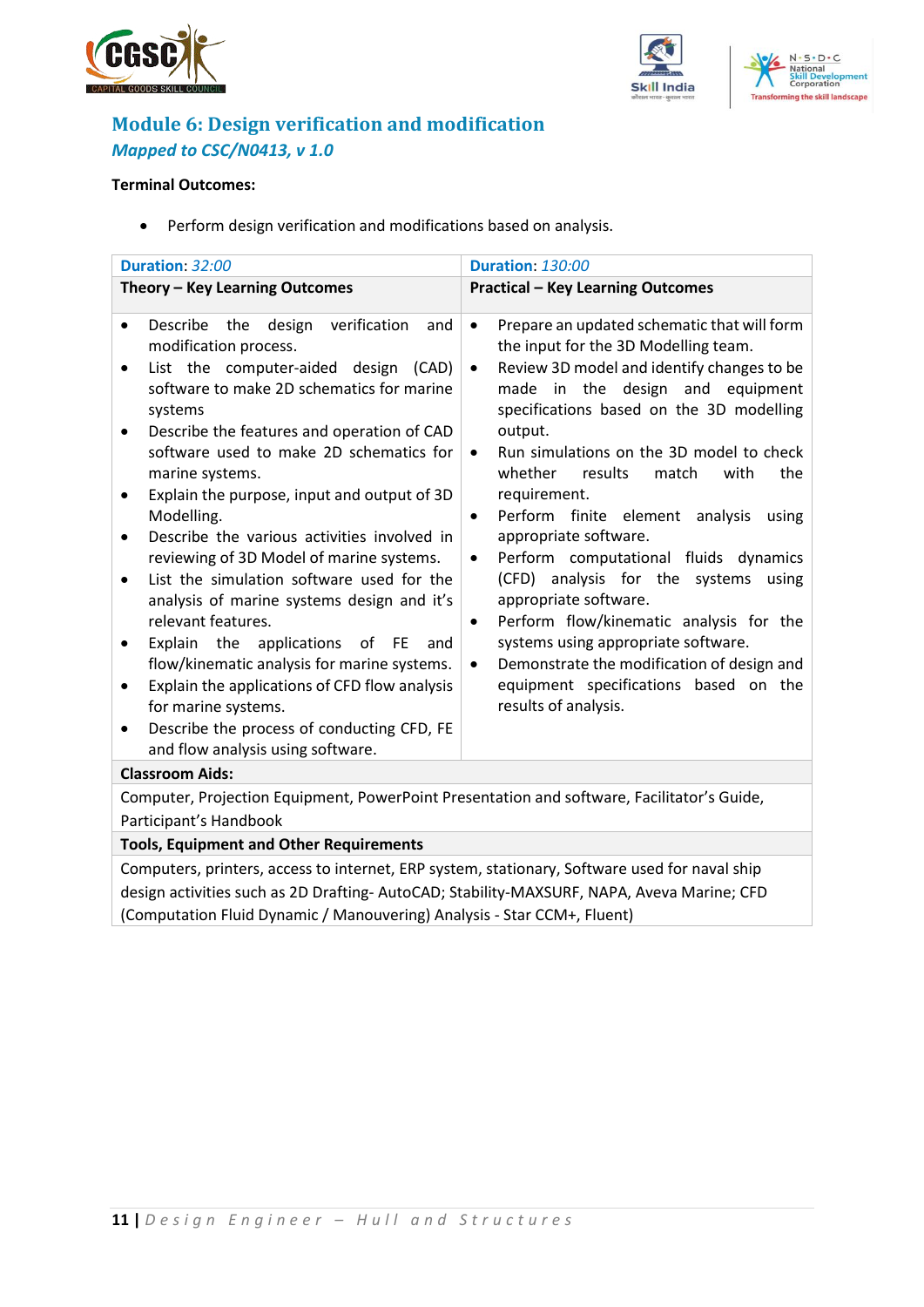





## <span id="page-11-0"></span>**Module 7: Post-design activities** *Mapped to CSC/N0412, v 1.0*

#### **Terminal Outcomes:**

• Perform post-designing activities for ships and marine systems.

| Duration: 16:00                                                                                                                                                                                                                                                                                                                                                                                                                                                                                                                                                                                                                                              | Duration: 44:00                                                                                                                                                                                                                                                                                                                                                                                                                                                                                                                                                                                                                                                                                                                                                                                                                                                                                                                                                                                                                                                                                                                                                                                                                                                                                                                                                        |  |
|--------------------------------------------------------------------------------------------------------------------------------------------------------------------------------------------------------------------------------------------------------------------------------------------------------------------------------------------------------------------------------------------------------------------------------------------------------------------------------------------------------------------------------------------------------------------------------------------------------------------------------------------------------------|------------------------------------------------------------------------------------------------------------------------------------------------------------------------------------------------------------------------------------------------------------------------------------------------------------------------------------------------------------------------------------------------------------------------------------------------------------------------------------------------------------------------------------------------------------------------------------------------------------------------------------------------------------------------------------------------------------------------------------------------------------------------------------------------------------------------------------------------------------------------------------------------------------------------------------------------------------------------------------------------------------------------------------------------------------------------------------------------------------------------------------------------------------------------------------------------------------------------------------------------------------------------------------------------------------------------------------------------------------------------|--|
| Theory - Key Learning Outcomes                                                                                                                                                                                                                                                                                                                                                                                                                                                                                                                                                                                                                               | <b>Practical - Key Learning Outcomes</b>                                                                                                                                                                                                                                                                                                                                                                                                                                                                                                                                                                                                                                                                                                                                                                                                                                                                                                                                                                                                                                                                                                                                                                                                                                                                                                                               |  |
| List various post-design activities that a ship<br>$\bullet$<br>and marine design engineer undertakes.<br>State the information included in technical<br>$\bullet$<br>and logistics documentation related to<br>recommended design and performance<br>requirements.<br>Describe various tests performed by the<br>$\bullet$<br>quality team on a ship that could lead to<br>design modifications.<br>Explain the importance of performing<br>design iterations for further improvement.<br>Explain<br>the<br>of<br>importance<br>proper<br>maintenance of all design and analysis<br>related records for easy retrieval in future.<br><b>Classroom Aids:</b> | for<br>$\bullet$<br>Demonstrate<br>good<br>practices<br>with<br>customer<br>and<br>corresponding<br>classification society for approval of the<br>designs.<br>Produce technical reports and procedures,<br>$\bullet$<br>final schematics, statement of technical<br>requirements,<br>logistics<br>documentation,<br>performance requirements and<br>bill of<br>materials for the production team.<br>Prepare of material specification, material<br>$\bullet$<br>take-off (MTO), end connection fitting<br>details, piping information list and piping<br>and instrumentation diagram (P&ID) for<br>piping systems<br>Prepare the list of handing over items,<br>$\bullet$<br>drawings, onboard spares and operating<br>manuals of equipment which will be<br>handed over to ship's crew.<br>Prepare standard operating procedures of<br>$\bullet$<br>systems and machinery.<br>Demonstrate good practices for interacting<br>$\bullet$<br>with vendors to approve machinery.<br>Prepare the protocol for pre-dispatch<br>$\bullet$<br>inspection, installation and commissioning<br>trials.<br>Review and analyse records of quality team<br>performance<br>tests,<br>inspections<br>and<br>feedback.<br>Demonstrate the activities involved in<br>$\bullet$<br>maintaining all design and analysis related<br>records for easy retrieval and reference in<br>future. |  |
|                                                                                                                                                                                                                                                                                                                                                                                                                                                                                                                                                                                                                                                              |                                                                                                                                                                                                                                                                                                                                                                                                                                                                                                                                                                                                                                                                                                                                                                                                                                                                                                                                                                                                                                                                                                                                                                                                                                                                                                                                                                        |  |

Computer, Projection Equipment, PowerPoint Presentation and software, Facilitator's Guide, Participant's Handbook

**Tools, Equipment and Other Requirements** 

Computers, printers, access to internet, ERP system, stationary, documents and file storage units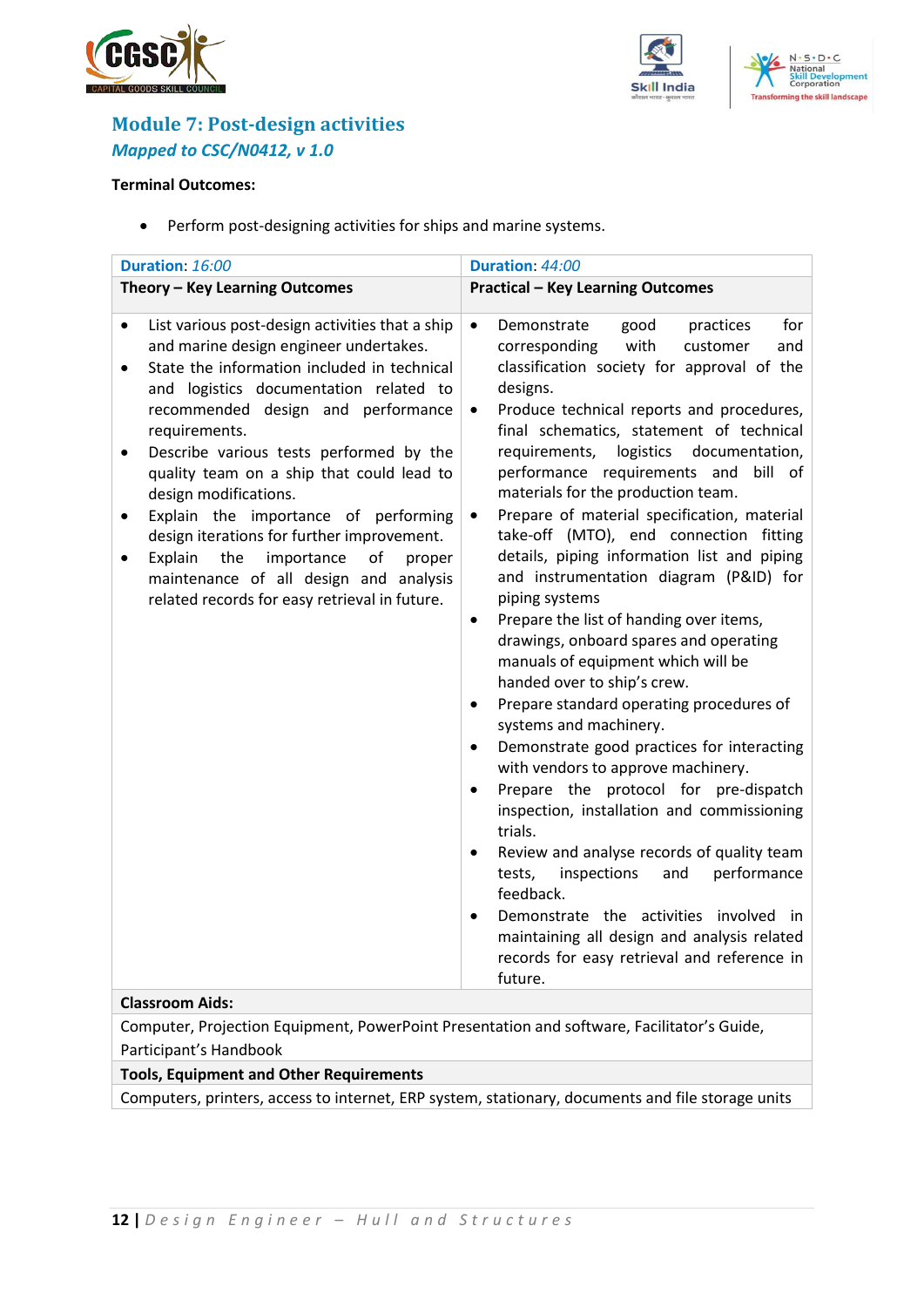



protect against fall; spare life-jackets



## <span id="page-12-0"></span>**Module 8: Healthy, safe and secure environment** *Mapped to CSC/N1337, v 1.0*

#### **Terminal Outcomes:**

• Demonstrate the common repair work performed on fire protection systems.

|                                | Duration: 08:00                                                                                                                  | Duration: 12:00                                                                                                                                  |
|--------------------------------|----------------------------------------------------------------------------------------------------------------------------------|--------------------------------------------------------------------------------------------------------------------------------------------------|
| Theory - Key Learning Outcomes |                                                                                                                                  | <b>Practical - Key Learning Outcomes</b>                                                                                                         |
|                                |                                                                                                                                  |                                                                                                                                                  |
|                                | List the responsibilities commonly listed<br>under the organisation's health, safety and<br>security standards.                  | Demonstrate good practices to ensure<br>$\bullet$<br>protection from infections and transmission<br>to others, such as the use of hand sanitiser |
|                                | Explain the importance of working in a<br>healthy, safe and hygienic way.                                                        | and face mask.<br>Demonstrate how to check the work<br>$\bullet$                                                                                 |
| $\bullet$                      | List common sources of information about<br>health, hygiene and safety at the workplace.                                         | conditions, assess the potential health and<br>safety risks, and take appropriate measures                                                       |
| ٠                              | Explain the importance of maintaining the<br>names of all the people responsible for                                             | to mitigate them.<br>Select and use the appropriate Personal<br>$\bullet$                                                                        |
|                                | health and safety in a workplace.<br>State common recommended practices to<br>be followed to ensure protection from              | Protective Equipment (PPE) relevant to the<br>task and work conditions.<br>Apply the recommended techniques while<br>$\bullet$                   |
|                                | infections and transmission to others, such<br>as the use of hand sanitiser and face mask.                                       | lifting and moving heavy objects to avoid<br>injury.                                                                                             |
|                                | Explain the importance and process of<br>checking the work conditions, assessing the                                             | Identify existing and potential hazards at<br>$\bullet$<br>work.                                                                                 |
|                                | potential health and safety risks, and take<br>appropriate measures to mitigate them.<br>State the precautions to be taken to be | Assess the potential risks and<br>injuries<br>$\bullet$<br>associated with the identified<br>hazards                                             |
|                                | taken while working in heights like safety<br>nets, length of rope and other safety<br>practices in marine industry.             | Demonstrate how to handle hazardous<br>$\bullet$<br>materials safely and store them in the<br>designated storage.                                |
| ٠                              | Explain the importance and process of<br>selecting and using the appropriate PPE<br>relevant to the task and work conditions.    | Ensure marine accommodation<br>related<br>$\bullet$<br>such<br>marine<br>safety<br>aspects,<br>as,<br>accommodation related safety aspects: All  |
|                                | Describe the recommended techniques to<br>be followed while lifting and moving heavy<br>objects to avoid injury.                 | emergency lights operational, colour coded<br>marked with "E"; escape routes<br>and<br>unobstructed; exits clearly marked; safety                |
|                                | Explain the importance of following the<br>manufacturer's instructions and workplace<br>safety guidelines while working on heavy | signs and placards posted and clearly<br>readable; life jackets, immersion suits and<br>EEBDs correctly stowed and marked;                       |
|                                | machinery, tools and equipment.<br>Explain the importance and process of                                                         | internal communications equipment tested<br>and operating correctly and muster list                                                              |
|                                | identifying existing and potential hazards at<br>work.                                                                           | displayed<br>signed<br>and<br>properly<br>at<br>appropriate locations.                                                                           |
|                                | Describe the process of assessing the<br>potential risks and injuries associated with<br>the various hazards.                    | Ensure machinery spaces related safety<br>٠<br>aspects, such as, machinery spaces related<br>safety aspects: escape routes, ladders and          |
|                                | Explain how to prevent or<br>minimise<br>different types of hazards.                                                             | emergency exits unobstructed and clearly<br>marked; all handrails, guard-rails and safety<br>guards correctly fitted and secured to              |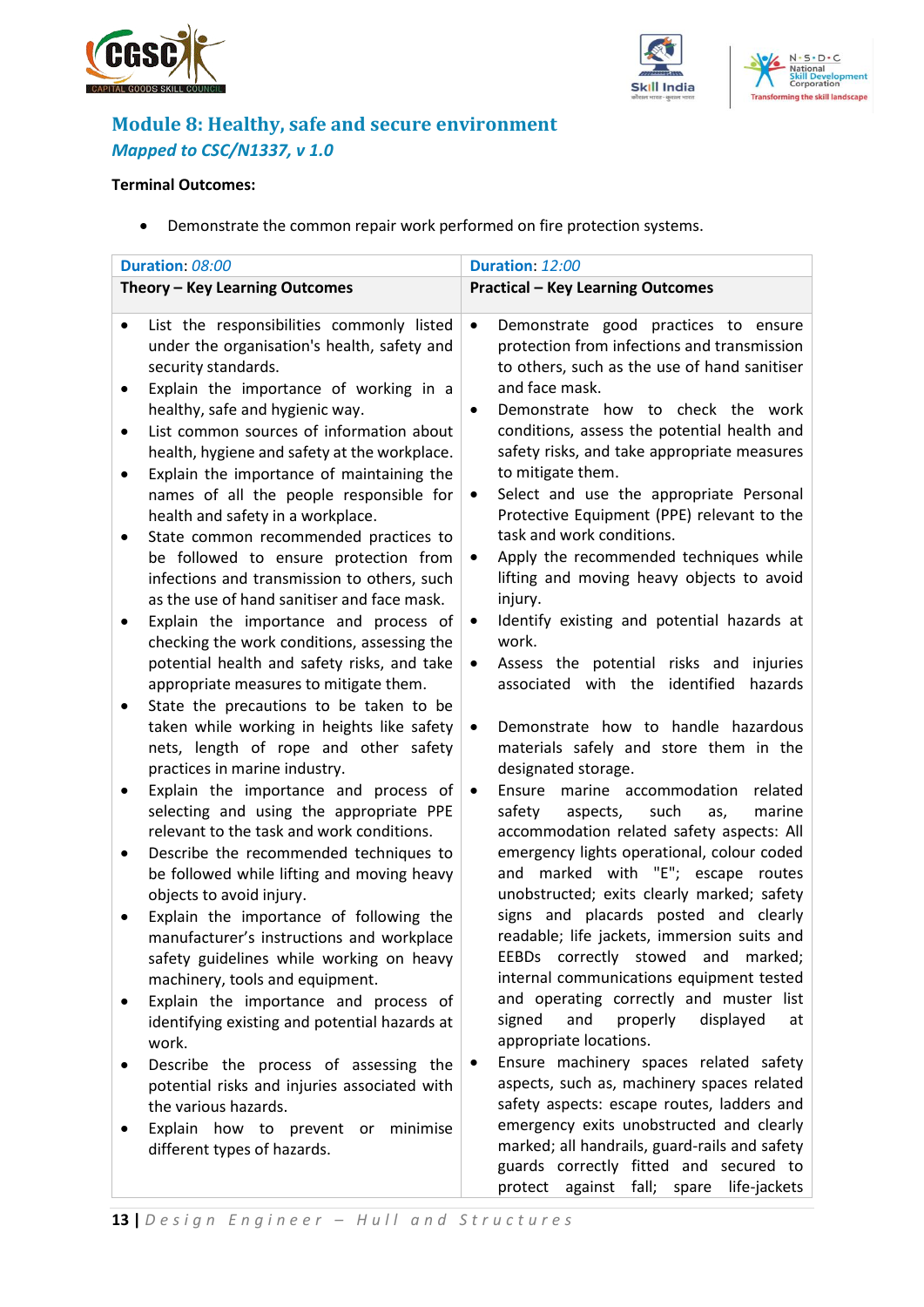





- Describe safety aspects related to marine accommodation, machine spaces and deck area.
- Describe how to handle and store hazardous materials safely.
- Explain the importance of following the manufacturer's instructions and workplace safety guidelines while working on heavy machinery, tools and equipment.
- List the criteria for segregating waste into appropriate categories.
- Describe appropriate methods for recycling the recyclable waste.
- Describe process of disposing of the nonrecyclable waste safely and the applicable regulations.
- Explain the importance of coordination with the supervisor or other relevant personnel to prevent or minimise the identified hazards.
- Describe the appropriate documentation to be carried out following a health and safety incident at work, and the relevant information to be included.
- State the appropriate documentation to be carried out following a health and safety incident at work, and the relevant information to be included.
- Explain the importance and process of reviewing the health and safety conditions at work regularly or following an incident.
- Explain the importance and process of implementing appropriate changes to improve the health and safety conditions at work.
- State steps that can be taken to assist in implementing appropriate changes to improve the health and safety conditions at work.

marked and in good order, emergency equipment accessible and operational; all lights operational, stairways and work areas adequately lit, emergency lighting in E/R checked; safety signs and placards posted and clearly readable; switchboard area clear and free of obstructions and rubber mats in position; all portable fire extinguishers correctly stowed, accessible and inspection dated; all fixed fire-fighting equipment unobstructed and in good condition; high voltage areas clearly marked; protective guards for rotating machinery properly secured in place; steering gear space free from oil, gratings or non-slip surfaces in place; around the steering gear; shielding of high pressure fuel pipes in place, steam pipes properly insulated; self-closing device on sounding pipes and glass level gauges functional and not tied in open position; low clearance limits stripe marked; oil soaked rags and other flammable materials kept in covered non-combustible bins; supplies and materials properly stored; chemicals properly labelled and stored, acids and alkalis segregated, MSDS and PPE available at site and approved First Aid supplies readily available, accessible and clearly marked.

• Ensure deck area related safety aspects, such as, deck area related safety aspects: Escape routes and embarking areas marked, unobstructed and no slipping and tripping hazards; "Danger-Enclosed Space" marked outside all such spaces having access; other than via manholes; all deck lights operational and in sound enclosures; all safety and hazard zone identification signs posted and readable, fire plan wallets updated; all lifebuoys correctly stowed, life buoy lights and smoke markers valid and in good condition; lifeboats in good condition; decks and walkways free form oil / grease and is there anti-slip paint at mooring areas; piping systems on deck are properly clamped; watertight doors closing properly with packing in good condition; all weather tight hatches closing properly with packing in good condition; good health of oil pollution clean-up equipment and their storage locations clearly marked; supplies and materials are properly stored and all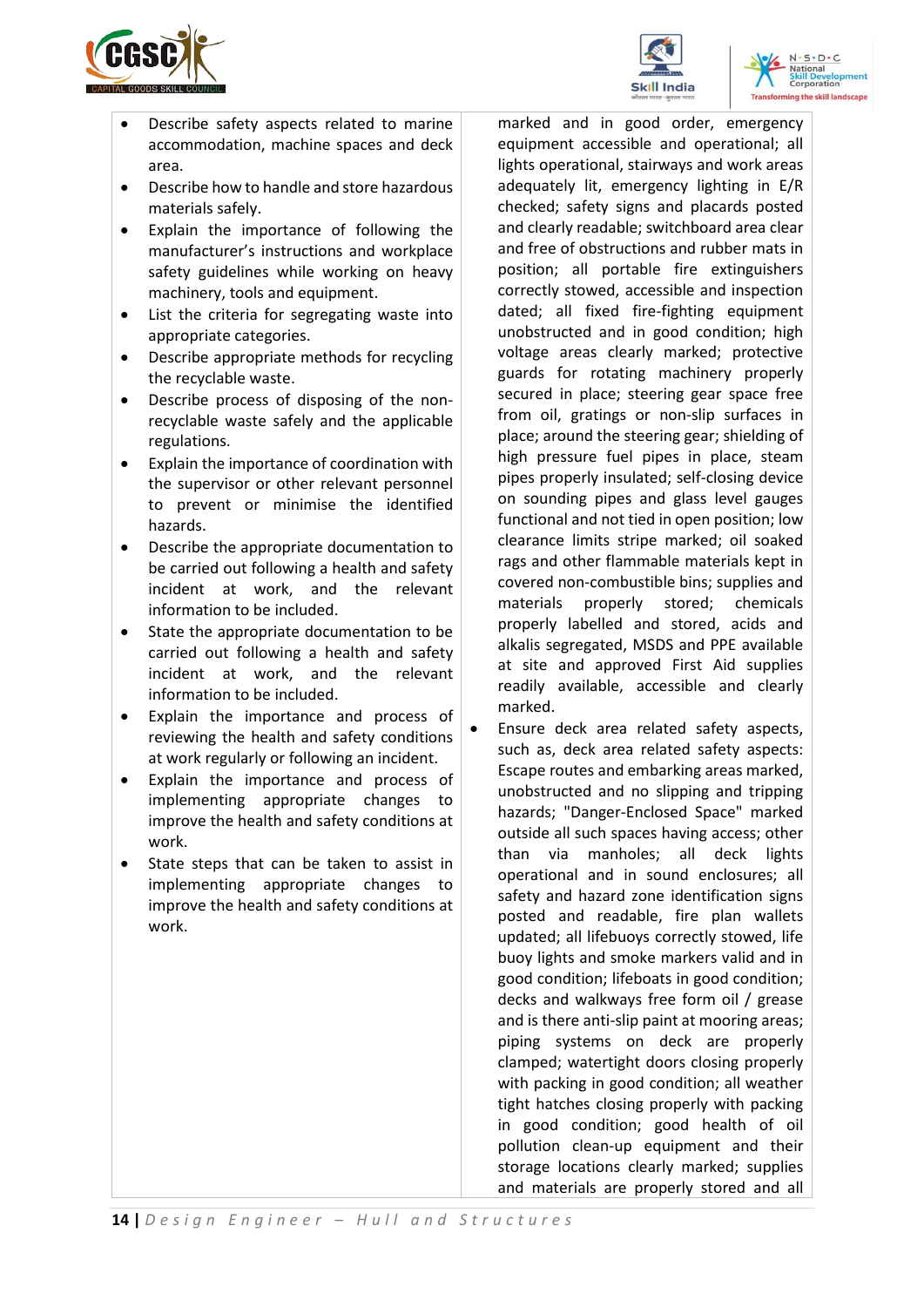





cans in paint store are closed, cargo and bunker samples on tankers are stowed in paint store; provision and easy accessibility of Material Safety Data Sheet (MSDS)

- Segregate waste into appropriate categories.
- Recycle the recyclable waste appropriately.
- Dispose of the non-recyclable waste in an environment-friendly manner, complying with the applicable regulations.
- Assess the outcome post implementation of safety procedures.
- Demonstrate the how to carry out appropriate documentation following a health and safety incident at work, including all the required information.

#### **Classroom Aids:**

Computer, Projection Equipment, PowerPoint Presentation and software, Facilitator's Guide, Participant's Handbook

#### **Tools, Equipment and Other Requirements**

Personal protective equipment (such as eye protector, hard hats, safety belts, gloves, protective clothing), ladders, hand tools, power tools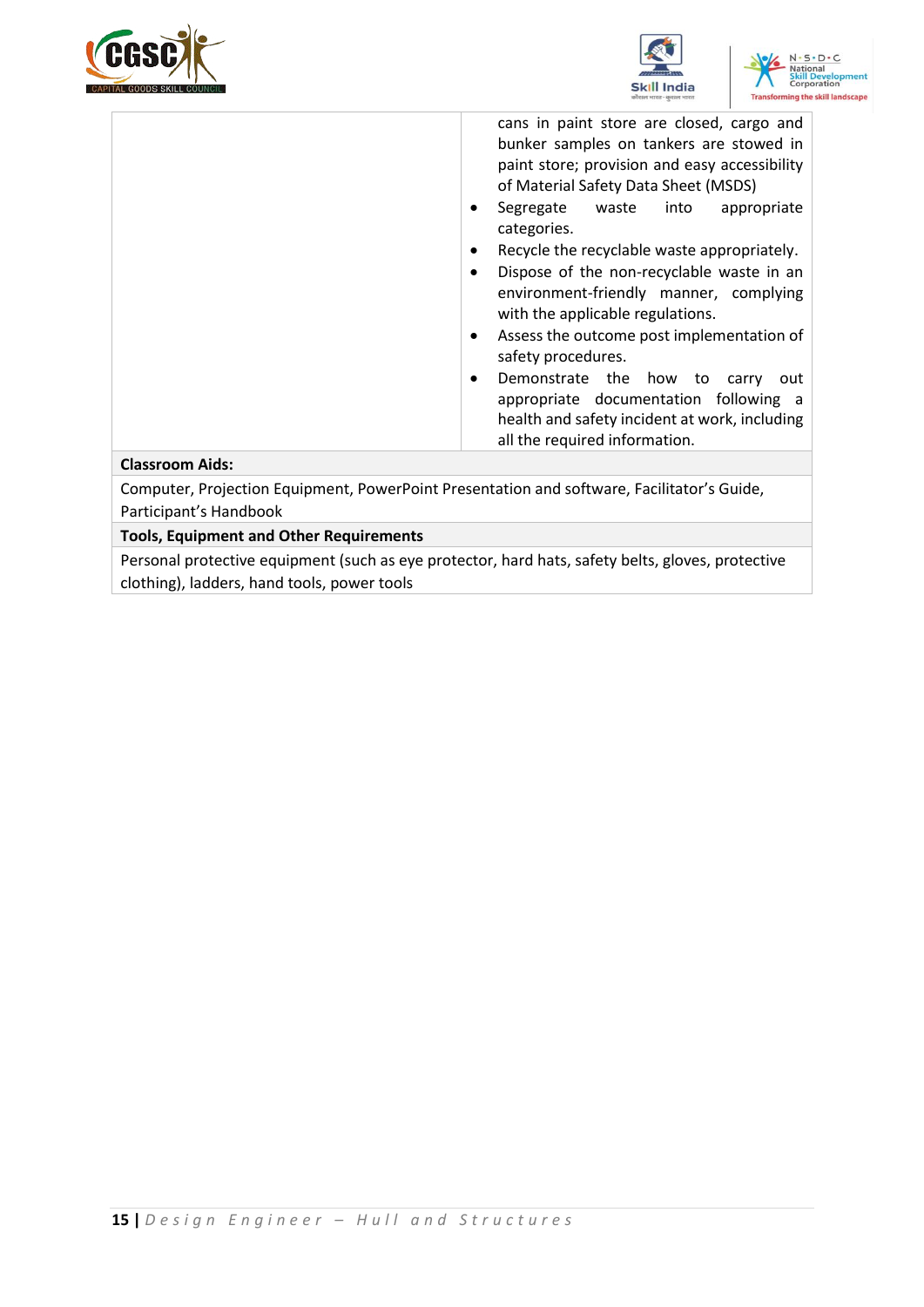





## <span id="page-15-0"></span>**Module 9: Fire safety, first aid and emergencies** *Mapped to CSC/N1337, v 1.0*

#### **Terminal Outcomes:**

- Describe the various risks and hazards at the workplace and their preventive and corrective measures
- Employ preventive and corrective measures to protect self and others from common workplace hazards and risk

|           | Duration: 04:00                                                                                                                                                                                        | Duration: 10:00                                                                                                                                                                                                                                        |  |  |
|-----------|--------------------------------------------------------------------------------------------------------------------------------------------------------------------------------------------------------|--------------------------------------------------------------------------------------------------------------------------------------------------------------------------------------------------------------------------------------------------------|--|--|
|           | Theory - Key Learning Outcomes                                                                                                                                                                         | <b>Practical - Key Learning Outcomes</b>                                                                                                                                                                                                               |  |  |
| $\bullet$ | different<br>the<br>of<br>fire<br>State<br>types<br>extinguishers used to extinguish different<br>types of fires.                                                                                      | Check and test the firefighting and various<br>$\bullet$<br>safety equipment to ensure they are in<br>usable condition.                                                                                                                                |  |  |
|           | Explain the process of checking and testing<br>and<br>the<br>firefighting<br>various<br>safety<br>equipment to ensure they are in a usable<br>condition.                                               | Ensure all portable fire extinguishers and<br>$\bullet$<br>stowage locations numbered in place and<br>inspection dated for safety reasons.<br>Ensure that the fire station is not locked but<br>$\bullet$                                              |  |  |
| ٠         | State the recommended practices to be<br>followed for a safe rescue during a fire<br>emergency.<br>State how to request assistance from the                                                            | only sealed.<br>Demonstrate the steps performed for the<br>$\bullet$<br>repair and replacement of firefighting and<br>safety equipment in co-ordination with the                                                                                       |  |  |
|           | fire department to extinguish a serious fire.<br>State the appropriate practices to be                                                                                                                 | supervisor.<br>Demonstrate the use the appropriate type<br>$\bullet$                                                                                                                                                                                   |  |  |
|           | followed during workplace emergencies to<br>safety and<br>minimise<br>ensure<br>loss<br>to<br>organisational property.                                                                                 | of fire extinguisher to extinguish different<br>types of fires safely.<br>Demonstrate<br>common<br>recommended<br>$\bullet$                                                                                                                            |  |  |
|           | Describe entry and exit of vessel and<br>evacuation procedures in case of<br>an<br>emergency.                                                                                                          | practices for a safe rescue during a fire<br>emergency.<br>Demonstrate the recommended procedure<br>$\bullet$                                                                                                                                          |  |  |
|           | Describe methods of prevention of fires like<br>proper and safe disposal of inflammable<br>material, maintenance of proper ventilation<br>in enclosed spaces, temperature control in<br>working areas. | to free a person from electrocution.<br>Check the first aid box to ensure it is updated<br>$\bullet$<br>with the relevant first aid supplies.<br>the<br>administration<br>$\bullet$<br>Demonstrate<br>οf<br>first aid to the<br>appropriate<br>injured |  |  |
|           | State the common health and safety hazards<br>present in a work environment, associated<br>risks, and how to mitigate them.                                                                            | personnel.<br>cardiopulmonary<br>Demonstrate<br>$\bullet$<br>Resuscitation (CPR).                                                                                                                                                                      |  |  |
|           | List safe working practices to be followed<br>while working at various hazardous sites and<br>using electrical equipment.                                                                              | Demonstrate through role play the steps<br>$\bullet$<br>involved<br>coordination<br>with<br>the<br>in<br>emergency services to request medical                                                                                                         |  |  |
|           | State the ratings of motors and precautions<br>to taken while dealing with electrical<br>equipment.                                                                                                    | assistance for seriously injured/ ill personnel<br>requiring professional medical attention or<br>hospitalisation.                                                                                                                                     |  |  |
| ٠         | Explain the importance of ensuring easy<br>access to firefighting and safety equipment.<br>List the various causes of fire in different                                                                | Demonstrate the recommended practices to<br>$\bullet$<br>minimise loss to organisational property<br>during an emergency.                                                                                                                              |  |  |
|           | work environments and the recommended<br>precautions to be taken to prevent fire<br>accidents.                                                                                                         |                                                                                                                                                                                                                                                        |  |  |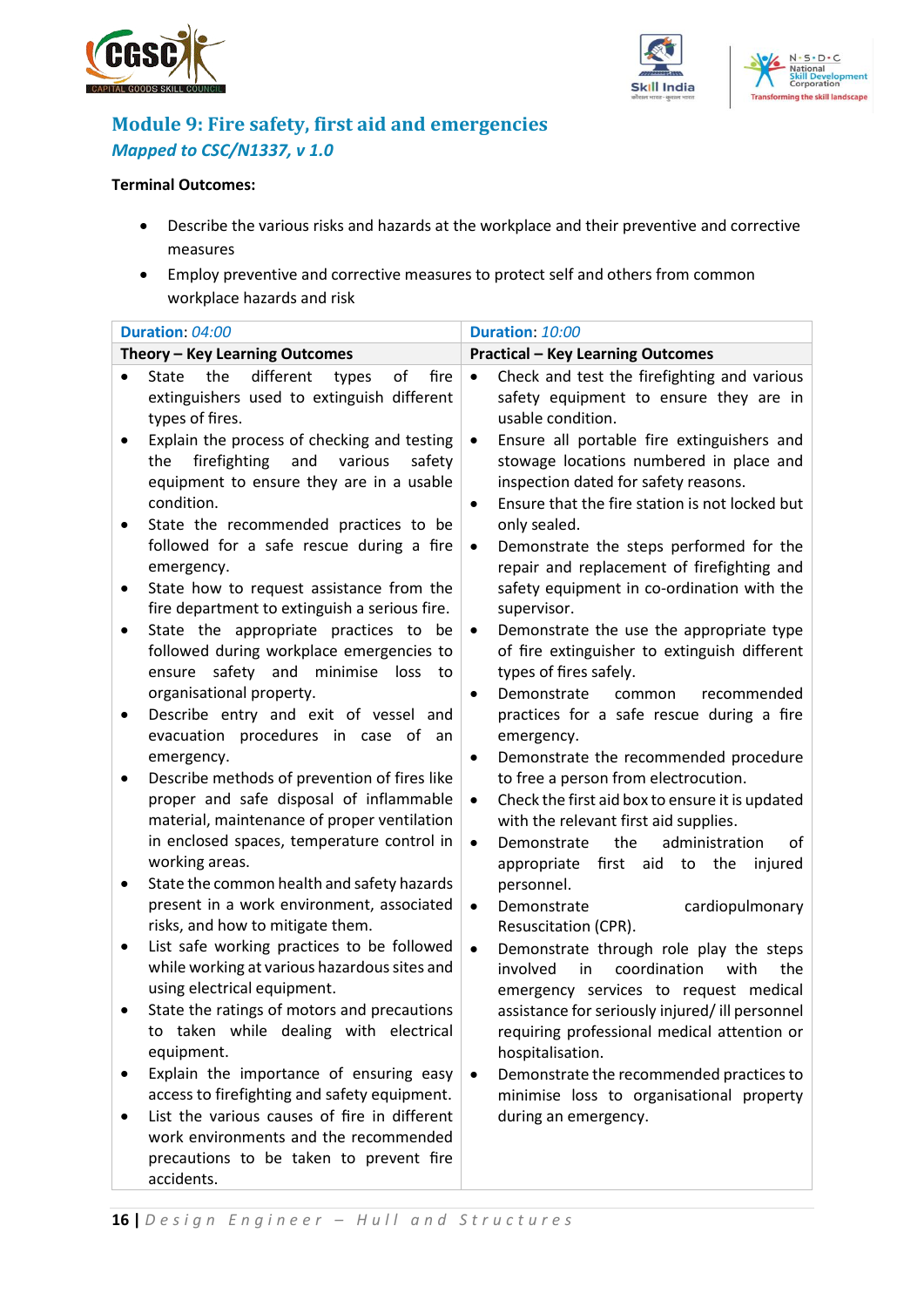





- Describe different methods of extinguishing fire.
- List different materials used for extinguishing fire, such as sand, water, foam, CO2, dry powder, etc.
- State the points to be kept in mind while coordinating with the fire department to request assistance to extinguish a serious fire.
- Explain the importance of ensuring the first aid box is updated with the relevant first aid supplies.
- State the different types of first aid treatment to be provided for different types of injuries.
- List the potential injuries associated with incorrect manual handling.
- Describe how to move an injured person safely.
- List the various hazards associated with the use of various machinery, tools, implements, equipment and materials.
- Describe how to free a person from electrocution safely.
- Explain how to administer appropriate first aid to an injured person.
- List the indicators to identify a potential victim of cardiac arrest.
- State the steps involved in performing Cardiopulmonary Resuscitation (CPR).
- Explain the importance of coordinating with the emergency services to request urgent medical assistance for persons requiring professional medical attention or hospitalisation.
- State the appropriate preventative and remedial actions to be taken in the case of exposure to toxic materials, such as poisonous chemicals and gases.
- State the applicable rescue techniques to be followed during a fire emergency.
- Explain the importance of follow the organisational health and safety guidelines during workplace emergencies to ensure own and co-workers' safety.
- Explain the importance of placing safety signs and instructions at strategic locations in a workplace and following them.
- Explain the importance of ensuring no obstruction and free access to fire exits.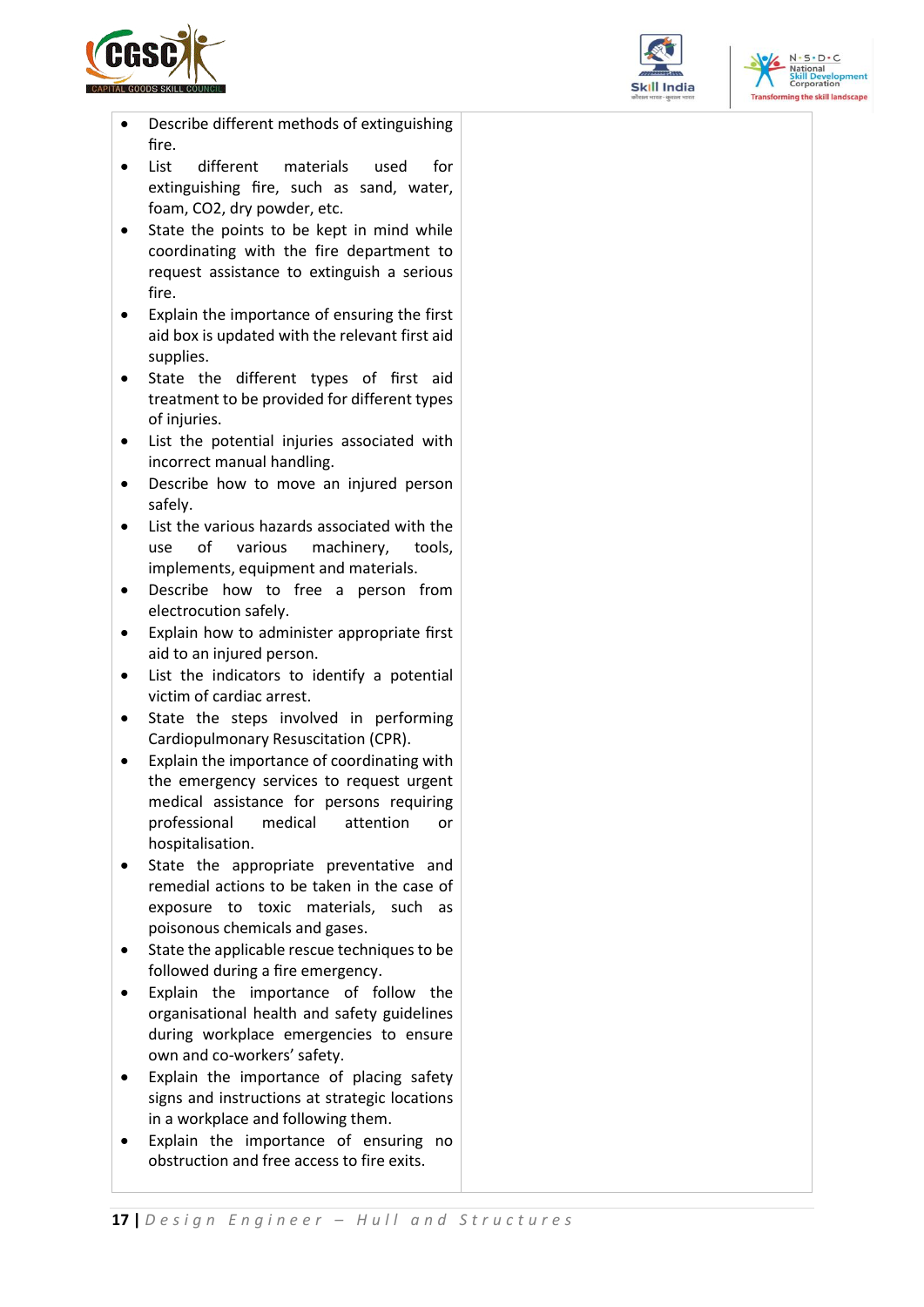





#### **Classroom Aids:**

Computer, Projection Equipment, PowerPoint Presentation and software, Facilitator's Guide, Participant's Handbook

#### **Tools, Equipment and Other Requirements**

Personal protective equipment (such as eye protector, hard hats, safety belts, gloves, protective clothing), fire extinguisher, first aid kit.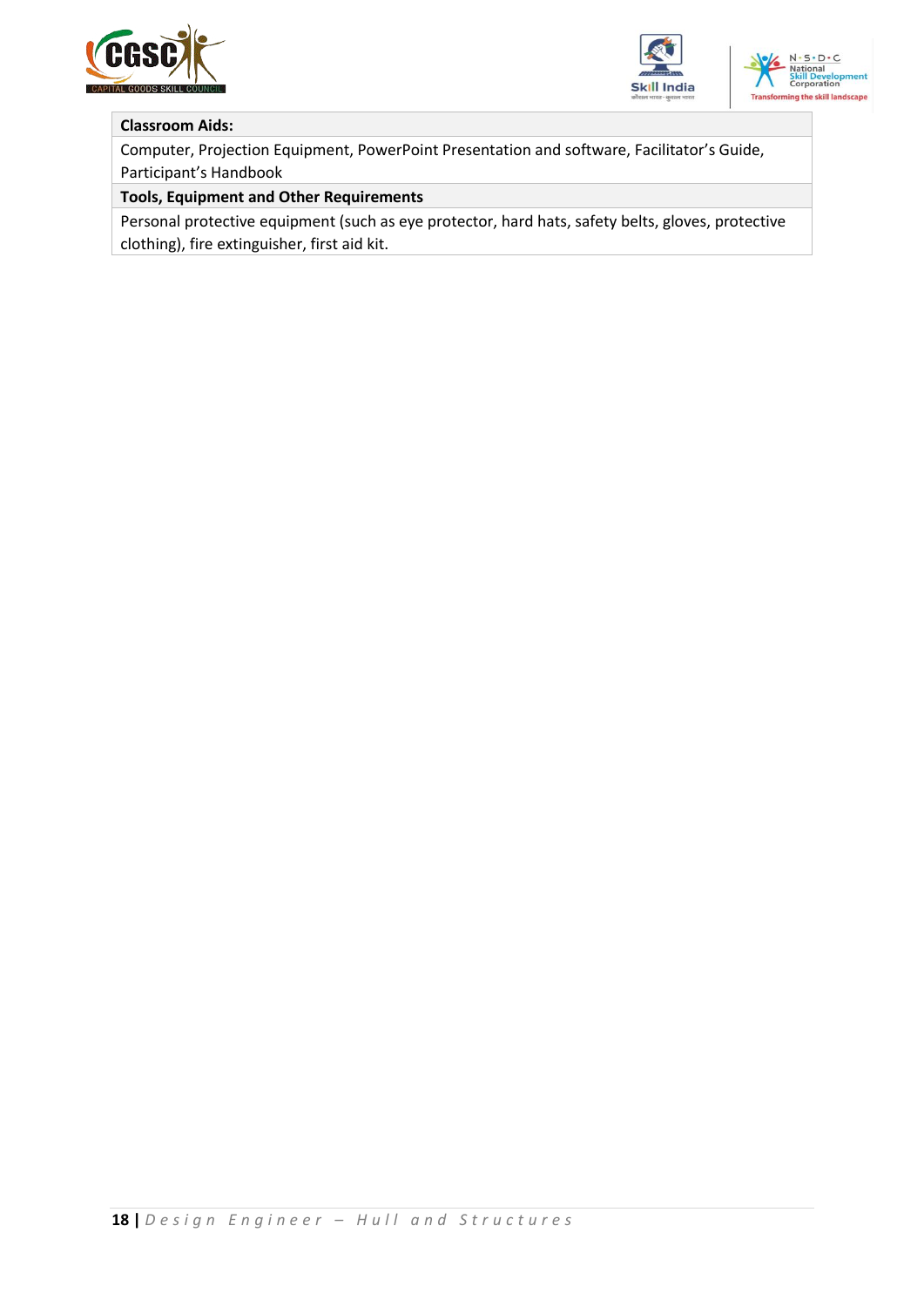





## <span id="page-18-0"></span>**Module 10: Team effectiveness and respecting diversity** *Mapped to CSC/N1338, v 1.0*

#### **Terminal Outcomes:**

- Apply effective communication techniques with team and stakeholders.
- Describe approaches to handle queries, concerns and welfare of workers.
- Role play a situation on how to demonstrate behaviours indicating respect for all genders and PwD.

|                        | Duration: 04:00                                                                                                                                                                                                                          |                        | Duration: 12:00                                                                                                                                                                                                                                 |
|------------------------|------------------------------------------------------------------------------------------------------------------------------------------------------------------------------------------------------------------------------------------|------------------------|-------------------------------------------------------------------------------------------------------------------------------------------------------------------------------------------------------------------------------------------------|
|                        | Theory - Key Learning Outcomes                                                                                                                                                                                                           |                        | <b>Practical - Key Learning Outcomes</b>                                                                                                                                                                                                        |
| $\bullet$              | Explain the importance of teamwork in<br>organisational and individual success.<br>Explain the importance of clarifying<br>individual, team and organisational goals<br>and responsibilities.<br>Explain the existence of organisation's | $\bullet$<br>٠         | Demonstrate the ability to take initiative to<br>identify and solve team and work related<br>problems in a positive manner.<br>Demonstrate the application of initiatives to<br>develop understanding, goodwill and trust<br>with team members. |
|                        | policies and procedures for working with<br>colleagues and dealing with conflict and the<br>need to be familiar with them.                                                                                                               | $\bullet$<br>$\bullet$ | Recognize when a conflict situation exists.<br>Demonstrate the ability to take initiative to<br>resolve a conflict situation amicably.                                                                                                          |
| $\bullet$<br>$\bullet$ | <b>State</b><br>for<br>some<br>common<br>reasons<br>interpersonal conflict.<br>Explain the importance of expressing and                                                                                                                  | $\bullet$              | Demonstrate ability to manage discussions<br>to keep verbal, non-verbal and written<br>communication gender, disability, age and                                                                                                                |
|                        | addressing grievances appropriately and<br>effectively and some good practices with<br>respect to the same.                                                                                                                              | $\bullet$              | culturally sensitive and respectful.<br>Demonstrate the ability to transact with all<br>people without any personal bias based on                                                                                                               |
|                        | <b>State</b><br>for<br>some<br>common<br>reasons<br>interpersonal conflict and ways of managing<br>it effectively.                                                                                                                       |                        | gender, disability, caste, religion, colour,<br>sexual orientation or culture<br>and<br>in<br>accordance with their legal rights.                                                                                                               |
|                        | Explain the<br>importance<br>of resolving<br>individual<br>disagreements<br>the<br>with<br>concerned person.                                                                                                                             | $\bullet$              | Recognize indicators of harassment and<br>discrimination based on gender, disability,<br>caste, religion, colour, sexual orientation or                                                                                                         |
|                        | Explain the importance of following the<br>organisation's policies and procedures to<br>resolve conflicts.                                                                                                                               | ٠                      | culture at workplace.<br>Suggest workplace design and accessibility<br>improvements to make it friendly for                                                                                                                                     |
|                        | Explain the importance of developing<br>effective<br>working<br>for<br>relationships<br>professional success<br>and<br>some<br>good<br>practices for the same.                                                                           |                        | persons with disabilities (PwD).                                                                                                                                                                                                                |
|                        | Explain the importance of consulting with<br>assisting<br>maximise<br>and<br>others<br>to<br>effectiveness and efficiency in carrying out<br>tasks and solving problems.                                                                 |                        |                                                                                                                                                                                                                                                 |
|                        | List different types of disabilities and some<br>challenges faced by persons with disability<br>$(PWD)$ .                                                                                                                                |                        |                                                                                                                                                                                                                                                 |
|                        | State the key laws, acts and provisions<br>defined for PwD by the statutory bodies.                                                                                                                                                      |                        |                                                                                                                                                                                                                                                 |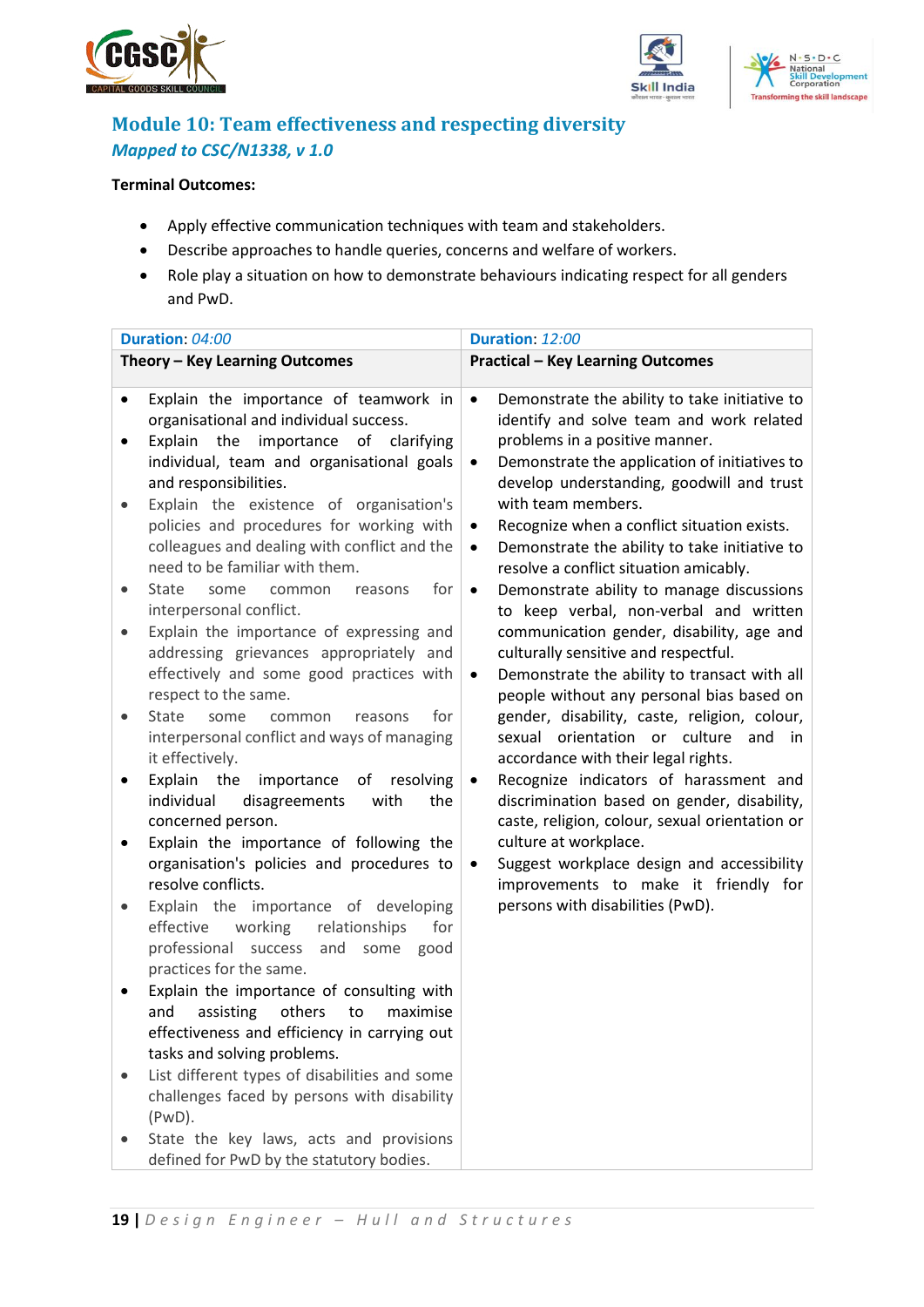





- State government and private schemes and benefits available for PwD.
- Explain the importance of gender sensitivity and equality.
- Explain stereotyping based on gender, disability and cultural biases, and its impact on others.
- Describe gender and its concepts such as gender roles, gender spectrum, gender as an identity.
- State common inclusive practices and policies following in gender neutral and PwD sensitive organisations.
- State the legislations, grievance redressal mechanisms, and penalties against harassment in the workplace.
- Explain the importance of following organisational policy for reporting the indicators of harassment and discrimination.
- Explain the importance of ensuring all group processes follow inclusive practices.

#### **Classroom Aids:**

Computer, Projection Equipment, PowerPoint Presentation and software, Facilitator's Guide, Participant's Handbook

**Tools, Equipment and Other Requirements** 

Nil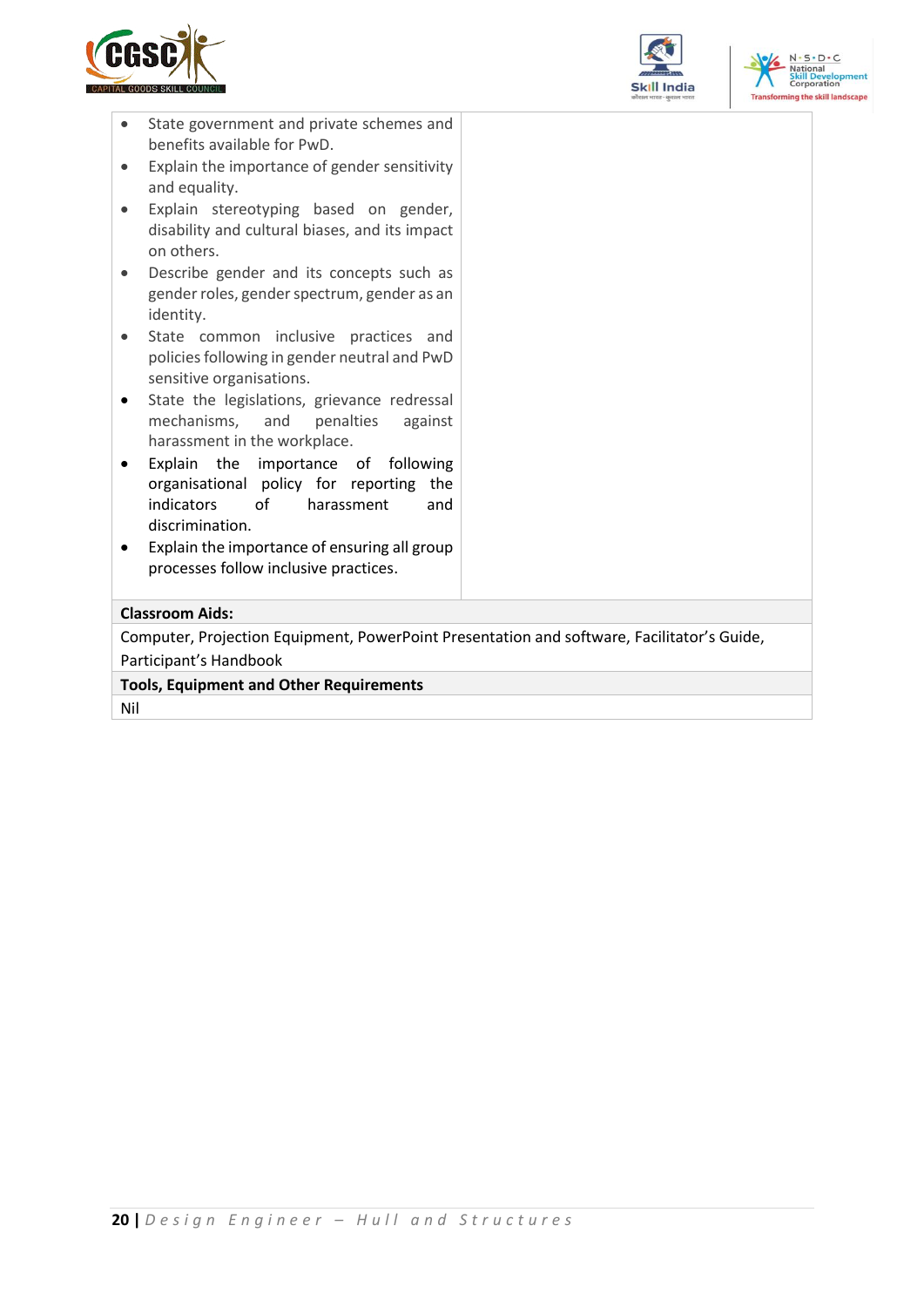





## <span id="page-20-0"></span>**Module 11: Effective communication and good behaviour** *Mapped to CSC/N1338, v 1.0*

#### **Terminal Outcomes:**

- Apply effective communication techniques with team and stakeholders.
- Describe approaches to handle queries, concerns and welfare of workers.
- Role play a situation on how to demonstrate behaviours indicating respect for all genders and PwD.

| Duration: 04:00                                                                                                                                                                                                                                                                                                                                                                                                                                                                                                                                                                                                                                                                                                                                                                                                                                                                                                                                                                                                                                                                                                                                                                                                                                                                  | Duration: 12:00                                                                                                                                                                                                                                                                                                                                                                                                                                                                                                                                                                                                                                                   |  |  |  |
|----------------------------------------------------------------------------------------------------------------------------------------------------------------------------------------------------------------------------------------------------------------------------------------------------------------------------------------------------------------------------------------------------------------------------------------------------------------------------------------------------------------------------------------------------------------------------------------------------------------------------------------------------------------------------------------------------------------------------------------------------------------------------------------------------------------------------------------------------------------------------------------------------------------------------------------------------------------------------------------------------------------------------------------------------------------------------------------------------------------------------------------------------------------------------------------------------------------------------------------------------------------------------------|-------------------------------------------------------------------------------------------------------------------------------------------------------------------------------------------------------------------------------------------------------------------------------------------------------------------------------------------------------------------------------------------------------------------------------------------------------------------------------------------------------------------------------------------------------------------------------------------------------------------------------------------------------------------|--|--|--|
| Theory - Key Learning Outcomes                                                                                                                                                                                                                                                                                                                                                                                                                                                                                                                                                                                                                                                                                                                                                                                                                                                                                                                                                                                                                                                                                                                                                                                                                                                   | <b>Practical - Key Learning Outcomes</b>                                                                                                                                                                                                                                                                                                                                                                                                                                                                                                                                                                                                                          |  |  |  |
| List various categories of people that one is<br>٠<br>required to communicate and coordinate<br>with in an organisation.<br>State the importance of give feedback of<br>done<br>and reporting<br>work<br>problems<br>identified in the field.<br>Explain the<br>importance<br>effective<br>of<br>communication in the workplace.<br>Describe<br>the<br>various<br>components<br>of<br>٠<br>effective communication.<br>State the key elements of active listening.<br>Explain the value and importance of active<br>٠<br>listening and assertive communication.<br>List the barriers to effective communication.<br>Explain the importance of tone and pitch in<br>effective communication.<br>Explain the importance of avoiding casual<br>expletives and unpleasant terms while<br>communicating professional circles.<br>State how poor communication practices<br>٠<br>can disturb people, environment and cause<br>problems for the employee, the employer<br>and the customer.<br>Explain the importance of ethics for<br>professional success.<br>Explain the importance of discipline for<br>professional success.<br>State what constitutes disciplined behaviour<br>for a working professional.<br>Explain the importance of disciplined and<br>responsible behaviour. | Demonstrate the ability to communicate<br>$\bullet$<br>with other people clearly and effectively.<br>Use digital and virtual tools for collaboration<br>$\bullet$<br>and communication.<br>Demonstrate the use appropriate tone,<br>٠<br>pitch and language to convey politeness,<br>assertiveness, care and professionalism.<br>Display workplace etiquettes such as using<br>$\bullet$<br>appropriate titles, terms of respect, polite<br>language and avoiding casual expressions.<br>Display<br>skills<br>active<br>listening<br>while<br>$\bullet$<br>interacting with others at work.<br>Demonstrate responsible and disciplined<br>$\bullet$<br>behaviour. |  |  |  |
| <b>Classroom Aids:</b>                                                                                                                                                                                                                                                                                                                                                                                                                                                                                                                                                                                                                                                                                                                                                                                                                                                                                                                                                                                                                                                                                                                                                                                                                                                           |                                                                                                                                                                                                                                                                                                                                                                                                                                                                                                                                                                                                                                                                   |  |  |  |
| Computer, Projection Equipment, PowerPoint Presentation and software, Facilitator's Guide,                                                                                                                                                                                                                                                                                                                                                                                                                                                                                                                                                                                                                                                                                                                                                                                                                                                                                                                                                                                                                                                                                                                                                                                       |                                                                                                                                                                                                                                                                                                                                                                                                                                                                                                                                                                                                                                                                   |  |  |  |
| Participant's Handbook                                                                                                                                                                                                                                                                                                                                                                                                                                                                                                                                                                                                                                                                                                                                                                                                                                                                                                                                                                                                                                                                                                                                                                                                                                                           |                                                                                                                                                                                                                                                                                                                                                                                                                                                                                                                                                                                                                                                                   |  |  |  |
| <b>Tools, Equipment and Other Requirements</b>                                                                                                                                                                                                                                                                                                                                                                                                                                                                                                                                                                                                                                                                                                                                                                                                                                                                                                                                                                                                                                                                                                                                                                                                                                   |                                                                                                                                                                                                                                                                                                                                                                                                                                                                                                                                                                                                                                                                   |  |  |  |
| Nil                                                                                                                                                                                                                                                                                                                                                                                                                                                                                                                                                                                                                                                                                                                                                                                                                                                                                                                                                                                                                                                                                                                                                                                                                                                                              |                                                                                                                                                                                                                                                                                                                                                                                                                                                                                                                                                                                                                                                                   |  |  |  |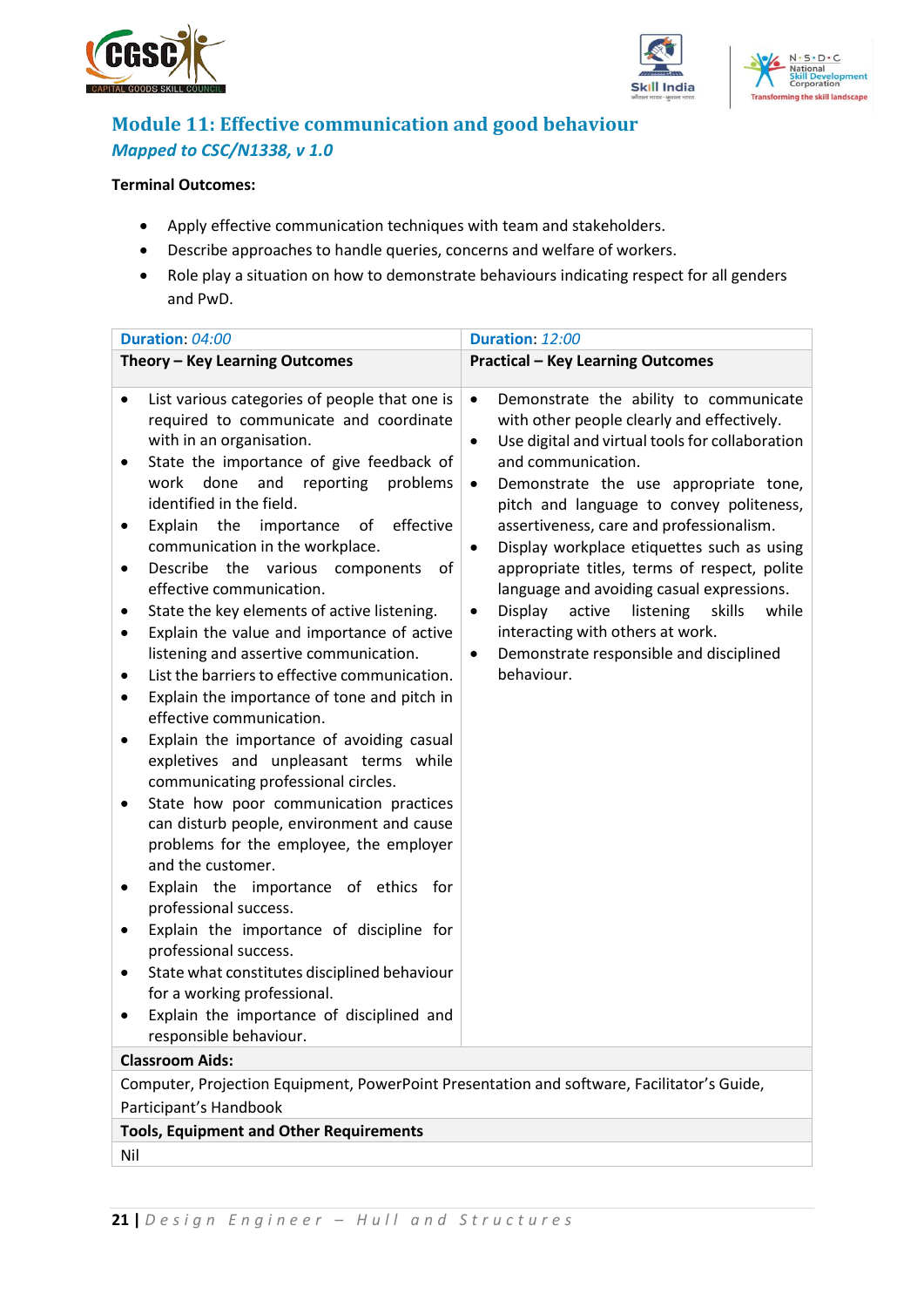





## <span id="page-21-0"></span>**Module 12: Sustainable practices** *Mapped to SGJ/N1703, v 1.0*

#### **Terminal Outcomes:**

- Conduct material and energy audit of workplace
- Apply material conservation strategies and use of environment friendly materials.
- Apply energy/electricity conservation practices.
- Apply effective waste management/recycling practices.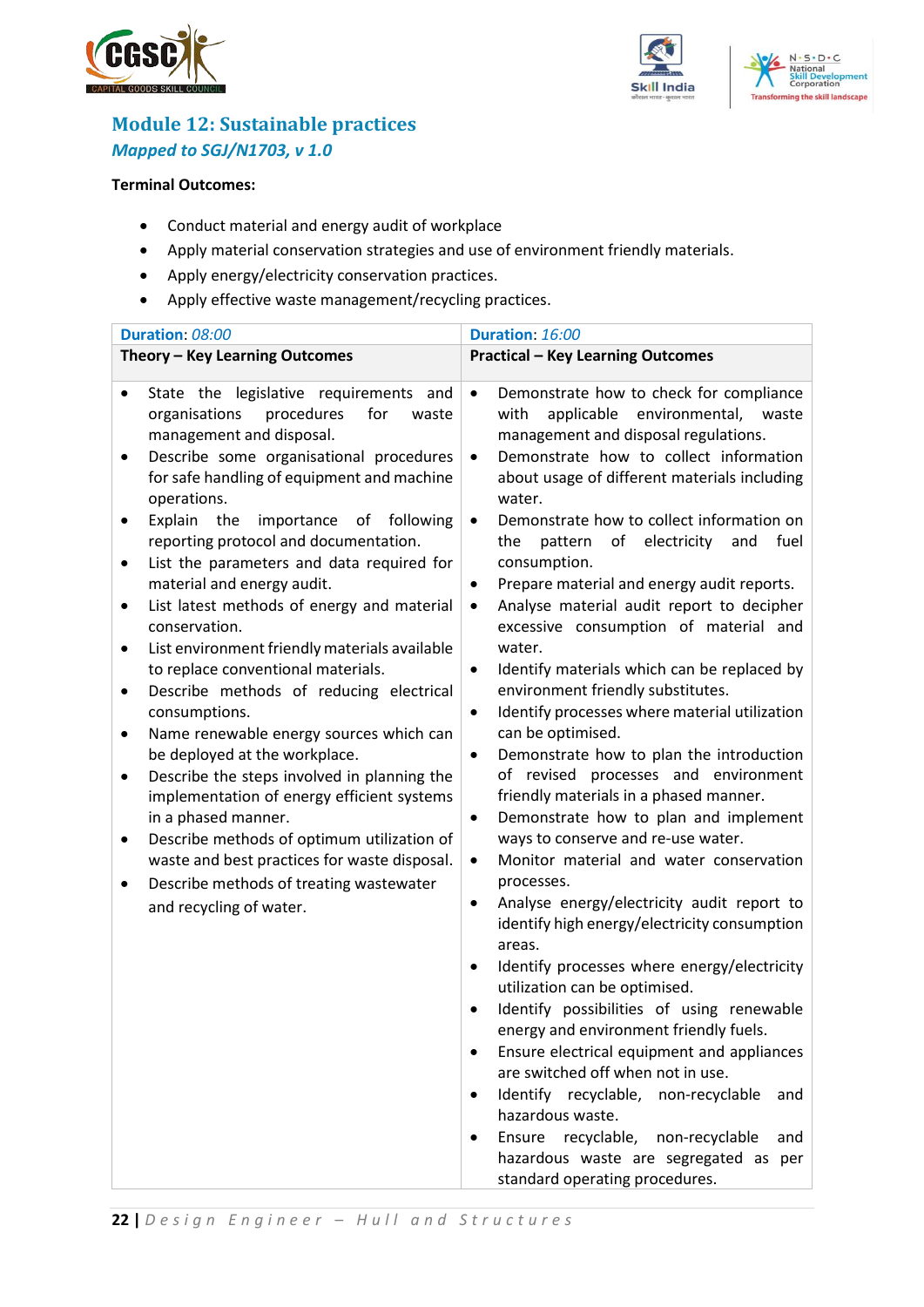





|                                                                                            | Ensure proper mechanism is followed while<br>$\bullet$<br>collecting and disposing recyclable and<br>nonrecyclable waste.<br>Ensure proper mechanism is followed while<br>$\bullet$<br>collecting and disposing hazardous waste as<br>per standard operating procedure.<br>Ensure reuse and recycling of waste<br>$\bullet$<br>wherever applicable. |  |  |  |
|--------------------------------------------------------------------------------------------|-----------------------------------------------------------------------------------------------------------------------------------------------------------------------------------------------------------------------------------------------------------------------------------------------------------------------------------------------------|--|--|--|
|                                                                                            | Ensure proper mechanism is followed for<br>$\bullet$<br>treatment of wastewater in the unit.                                                                                                                                                                                                                                                        |  |  |  |
| <b>Classroom Aids:</b>                                                                     |                                                                                                                                                                                                                                                                                                                                                     |  |  |  |
| Computer, Projection Equipment, PowerPoint Presentation and software, Facilitator's Guide, |                                                                                                                                                                                                                                                                                                                                                     |  |  |  |
|                                                                                            |                                                                                                                                                                                                                                                                                                                                                     |  |  |  |

Participant's Handbook

**Tools, Equipment and Other Requirements** 

Energy-saving devices, non-recyclable, recyclable and reusable waste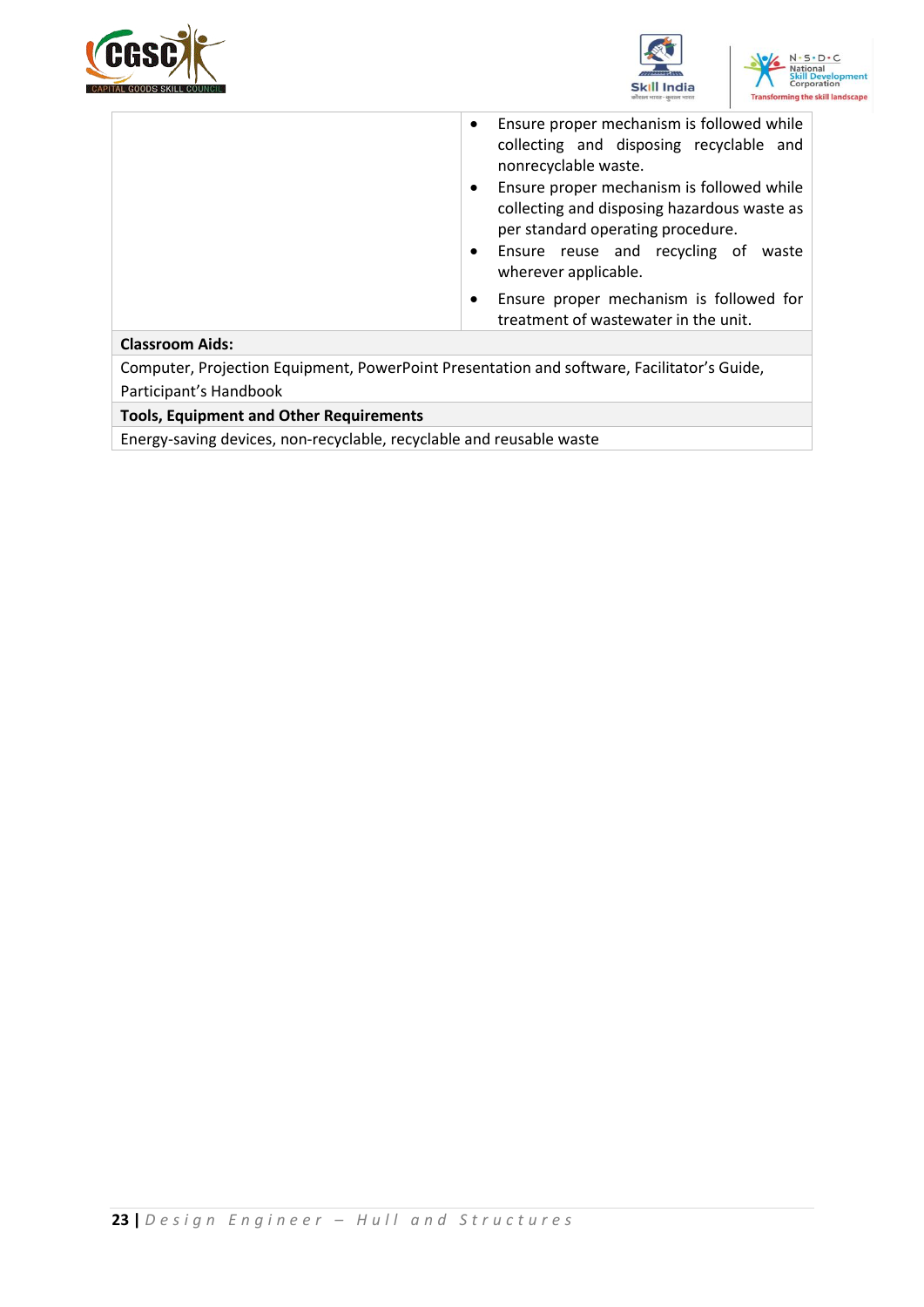





## **Annexure**

## <span id="page-23-1"></span><span id="page-23-0"></span>**Trainer Requirements**

| <b>Trainer Prerequisites</b>                                                                                                                             |                                                                                                                                                                                            |                                     |                           |                            |                           |                |
|----------------------------------------------------------------------------------------------------------------------------------------------------------|--------------------------------------------------------------------------------------------------------------------------------------------------------------------------------------------|-------------------------------------|---------------------------|----------------------------|---------------------------|----------------|
| <b>Minimum</b><br><b>Educational</b>                                                                                                                     | Specialization<br><specify areas<="" th="" the=""><th colspan="2"><b>Relevant Industry Experience</b></th><th colspan="2"><b>Training Experience</b></th><th><b>Remarks</b></th></specify> | <b>Relevant Industry Experience</b> |                           | <b>Training Experience</b> |                           | <b>Remarks</b> |
| Qualification<br><select the<br="">minimum<br/>educational<br/>requirements,<br/>such as 12th<br/>Pass, Graduate<br/>or NSQF<br/>certified.&gt;</select> | of specialization<br>that are<br>desirable.>                                                                                                                                               | <b>Years</b>                        | Specialization            | Years                      | <b>Specialization</b>     |                |
| B.E                                                                                                                                                      | Marine<br>Engineering                                                                                                                                                                      | $\overline{3}$                      | <b>Marine Engineering</b> | $\mathbf{1}$               | Marine Engineering        |                |
| <b>B.Tech</b>                                                                                                                                            | Marine<br>Engineering                                                                                                                                                                      | 3                                   | <b>Marine Engineering</b> | $\mathbf{1}$               | <b>Marine Engineering</b> |                |
| B.E                                                                                                                                                      | Mechanical                                                                                                                                                                                 | 5                                   | <b>Marine Engineering</b> | $1\,$                      | <b>Marine Engineering</b> |                |
| <b>B.Tech</b>                                                                                                                                            | Mechanical                                                                                                                                                                                 | 5                                   | <b>Marine Engineering</b> | $\mathbf{1}$               | Marine Engineering        |                |

| <b>Trainer Certification</b>                                                                                                  |                                                                                                |  |  |  |
|-------------------------------------------------------------------------------------------------------------------------------|------------------------------------------------------------------------------------------------|--|--|--|
| <b>Domain Certification</b>                                                                                                   | <b>Platform Certification</b>                                                                  |  |  |  |
| "Design Engineer - Marine Piping and<br>Engineering" mapped to QP: "CSC/Q0407,<br>$v1.0"$ .<br>Minimum accepted score is 80%. | "Trainer", mapped to the Qualification Pack:<br>"MEP/Q2601".<br>Minimum accepted score is 80%. |  |  |  |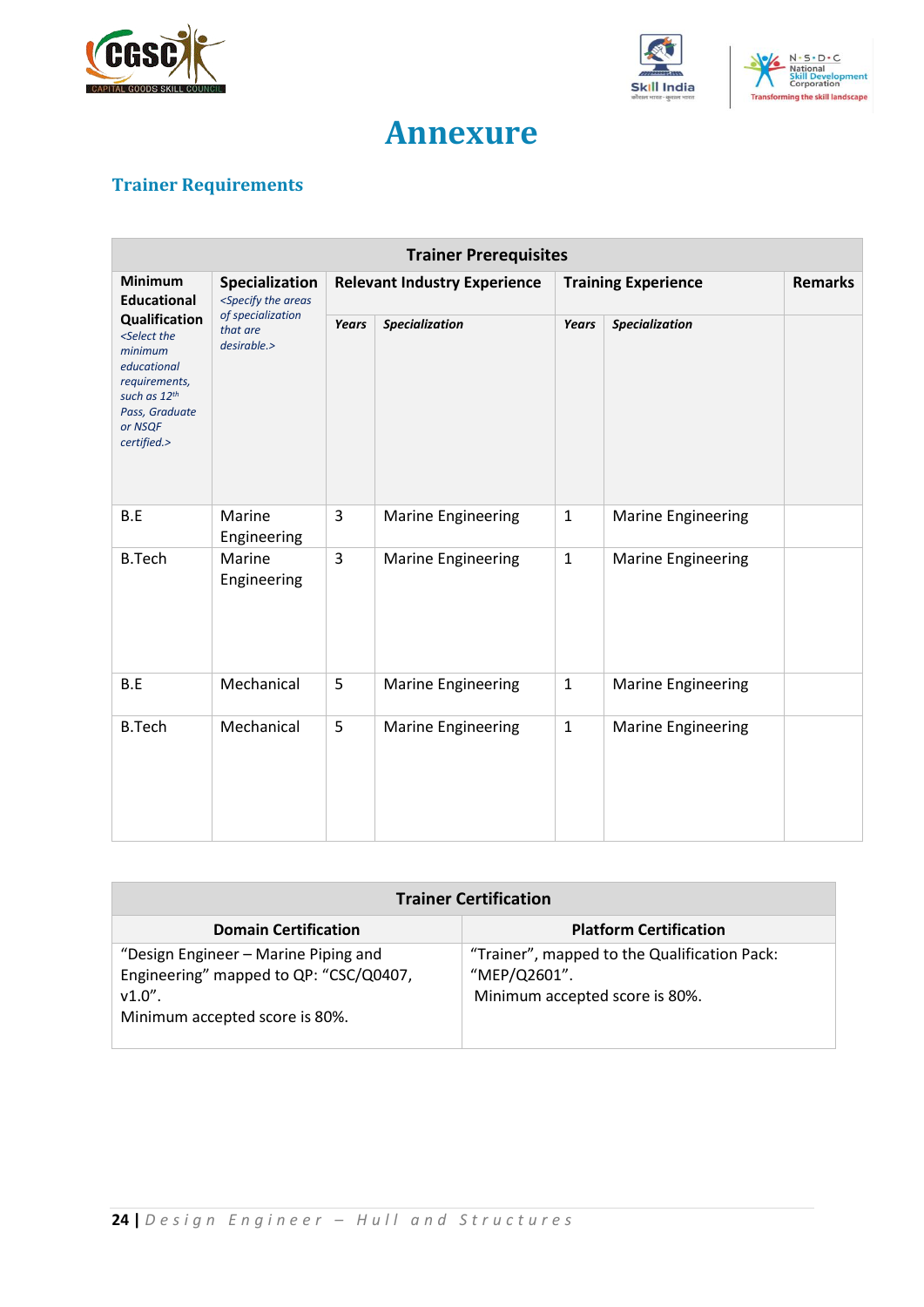





### <span id="page-24-0"></span>**Assessor Requirements**

| <b>Assessor Prerequisites</b>                                                                                                                                   |                                                                                                                                                                                                                                    |                                               |                       |                                                 |                           |                |
|-----------------------------------------------------------------------------------------------------------------------------------------------------------------|------------------------------------------------------------------------------------------------------------------------------------------------------------------------------------------------------------------------------------|-----------------------------------------------|-----------------------|-------------------------------------------------|---------------------------|----------------|
| <b>Minimum</b><br><b>Educational</b>                                                                                                                            | <b>Specialization</b><br><specify areas<="" th="" the=""><th colspan="2"><b>Relevant Industry</b><br/><b>Experience</b></th><th colspan="2"><b>Training/Assessment</b><br/><b>Experience</b></th><th><b>Remarks</b></th></specify> | <b>Relevant Industry</b><br><b>Experience</b> |                       | <b>Training/Assessment</b><br><b>Experience</b> |                           | <b>Remarks</b> |
| <b>Qualification</b><br><select the<br="">minimum<br/>educational<br/>requirements,<br/>such as 12th<br/>Pass, Graduate<br/>or NSQF<br/>certified.&gt;</select> | of specialization<br>that are desirable.>                                                                                                                                                                                          | Years                                         | Specialization        | Years                                           | Specialization            |                |
| B.E                                                                                                                                                             | Marine<br>Engineering                                                                                                                                                                                                              | 3                                             | Marine<br>Engineering | $\mathbf{1}$                                    | <b>Marine Engineering</b> |                |
| <b>B.Tech</b>                                                                                                                                                   | Marine<br>Engineering                                                                                                                                                                                                              | 3                                             | Marine<br>Engineering | $\mathbf{1}$                                    | <b>Marine Engineering</b> |                |
| B.E                                                                                                                                                             | Mechanical                                                                                                                                                                                                                         | 5                                             | Marine<br>Engineering | $\mathbf{1}$                                    | <b>Marine Engineering</b> |                |
| <b>B.Tech</b>                                                                                                                                                   | Mechanical                                                                                                                                                                                                                         | 5                                             | Marine<br>Engineering | $\mathbf{1}$                                    | <b>Marine Engineering</b> |                |

| <b>Assessor Certification</b>                                                                                                 |                                                                                                 |  |  |  |
|-------------------------------------------------------------------------------------------------------------------------------|-------------------------------------------------------------------------------------------------|--|--|--|
| <b>Domain Certification</b>                                                                                                   | <b>Platform Certification</b>                                                                   |  |  |  |
| "Design Engineer - Marine Piping and<br>Engineering" mapped to QP: "CSC/Q0407,<br>$v1.0"$ .<br>Minimum accepted score is 80%. | "Assessor", mapped to the Qualification Pack:<br>"MEP/Q2701".<br>Minimum accepted score is 80%. |  |  |  |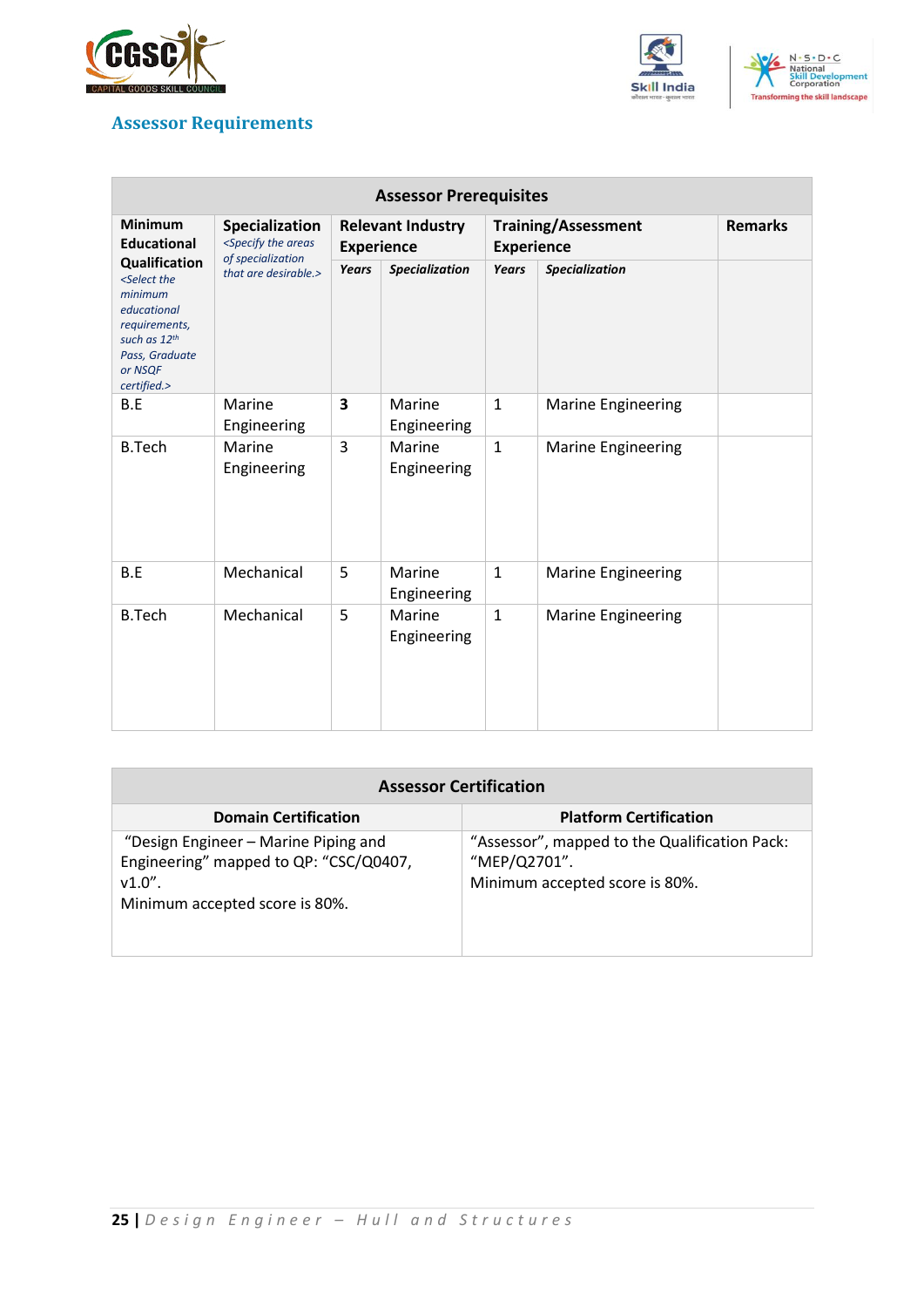



#### <span id="page-25-0"></span>**Assessment Strategy**

- 1. Assessment System Overview:
	- Batches assigned to the assessment agencies for conducting the assessment on SDMS/SIP or email
	- Assessment agencies send the assessment confirmation to VTP/TC looping SSC
	- Assessment agency deploys the ToA certified Assessor for executing the assessment
	- SSC monitors the assessment process & records
- 2. Testing Environment:
	- Confirm that the centre is available at the same address as mentioned on SDMS or SIP
	- Check the duration of the training.
	- Check the Assessment Start and End time to be as 10 a.m. and 5 p.m.
	- If the batch size is more than 30, then there should be 2 Assessors.
	- Check that the allotted time to the candidates to complete Theory & Practical Assessment is correct.
	- Check the mode of assessment—Online (TAB/Computer) or Offline (OMR/PP).
	- Confirm the number of TABs on the ground are correct to execute the Assessment smoothly.
	- Check the availability of the Lab Equipment for the particular Job Role.
- 3. Assessment Quality Assurance levels / Framework:
	- Question papers created by the Subject Matter Experts (SME)
	- Question papers created by the SME verified by the other subject Matter Experts
	- Questions are mapped with NOS and PC
	- Question papers are prepared considering that level 1 to 3 are for the unskilled & semi-skilled individuals, and level 4 and above are for the skilled, supervisor & higher management
	- Assessor must be ToA certified & trainer must be ToT Certified
	- Assessment agency must follow the assessment guidelines to conduct the assessment
- 4. Types of evidence or evidence-gathering protocol:
	- Time-stamped & geotagged reporting of the assessor from assessment location
	- Centre photographs with signboards and scheme specific branding
	- Biometric or manual attendance sheet (stamped by TP) of the trainees during the training period
	- Time-stamped & geotagged assessment (Theory + Viva + Practical) photographs & videos
- 5. Method of verification or validation:
	- Surprise visit to the assessment location
	- Random audit of the batch
	- Random audit of any candidate
- 6. Method for assessment documentation, archiving, and access
	- Hard copies of the documents are stored
	- Soft copies of the documents & photographs of the assessment are uploaded / accessed from Cloud Storage
	- Soft copies of the documents & photographs of the assessment are stored in the Hard Drives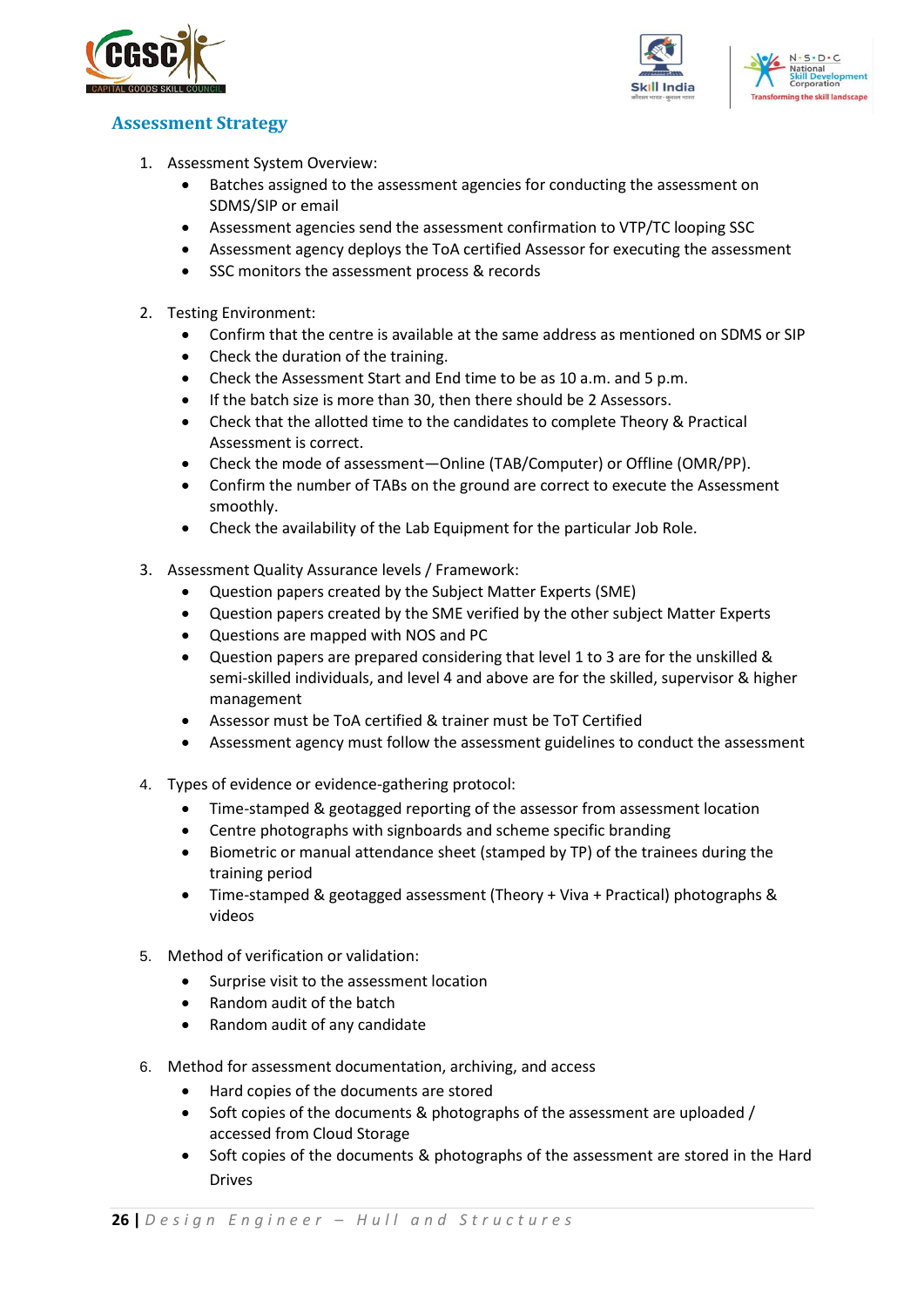

## **References**





## <span id="page-26-0"></span>**Glossary**

| <b>Term</b>                           | <b>Description</b>                                                                                                                                                                                                                                                                                                                            |
|---------------------------------------|-----------------------------------------------------------------------------------------------------------------------------------------------------------------------------------------------------------------------------------------------------------------------------------------------------------------------------------------------|
| <b>Declarative</b><br>Knowledge       | Declarative knowledge refers to facts, concepts and principles that need to<br>be known and/or understood in order to accomplish a task or to solve a<br>problem.                                                                                                                                                                             |
| <b>Key Learning</b><br><b>Outcome</b> | Key learning outcome is the statement of what a learner needs to know,<br>understand and be able to do in order to achieve the terminal outcomes. A<br>set of key learning outcomes will make up the training outcomes. Training<br>outcome is specified in terms of knowledge, understanding (theory) and<br>skills (practical application). |
| (M) TLO                               | On-the-job training (Mandatory); trainees are mandated to complete<br>specified hours of training on site                                                                                                                                                                                                                                     |
| OJT (R)                               | On-the-job training (Recommended); trainees are recommended the<br>specified hours of training on site                                                                                                                                                                                                                                        |
| <b>Procedural</b><br>Knowledge        | Procedural knowledge addresses how to do something, or how to perform a<br>task. It is the ability to work, or produce a tangible work output by applying<br>cognitive, affective or psychomotor skills.                                                                                                                                      |
| <b>Training Outcome</b>               | Training outcome is a statement of what a learner will know, understand<br>and be able to do upon the completion of the training.                                                                                                                                                                                                             |
| <b>Terminal Outcome</b>               | Terminal outcome is a statement of what a learner will know, understand<br>and be able to do upon the completion of a module. A set of terminal<br>outcomes help to achieve the training outcome.                                                                                                                                             |